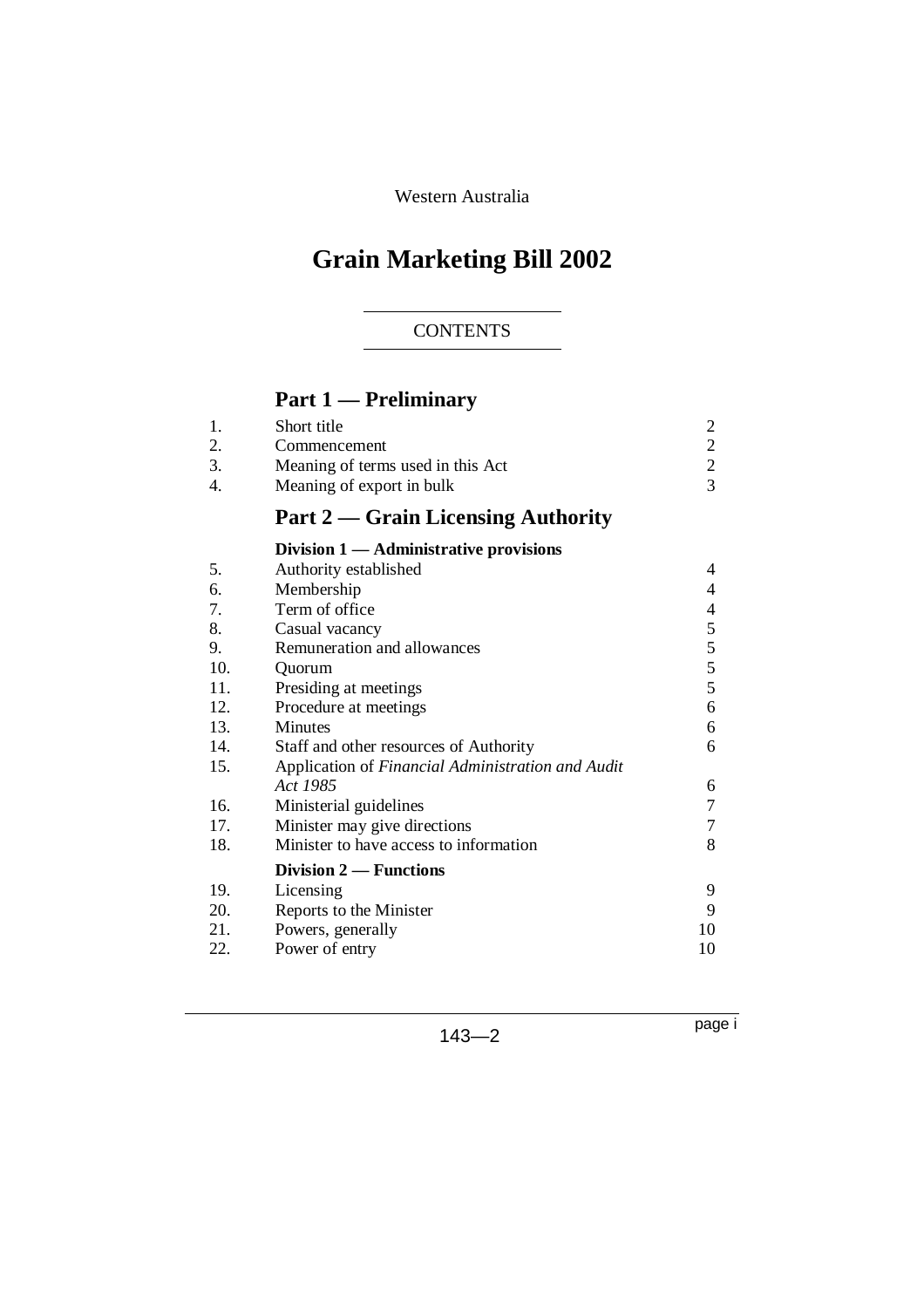#### **Contents**

# **Part 3 — Export controls**

|     | Division 1 — Controlled activities                    |    |
|-----|-------------------------------------------------------|----|
| 23. | Offence of buying prescribed grain for export in bulk | 12 |
| 24. | Offence of exporting prescribed grain in bulk         | 12 |
|     | Division 2 — Main export licence                      |    |
| 25. | Main export licence                                   | 13 |
| 26. | When main export licence has effect                   | 13 |
| 27. | First main export licence                             | 13 |
| 28. | Obligation to buy grain                               | 13 |
|     | Division 3 – Special export licence                   |    |
| 29. | Special export licence                                | 14 |
| 30. | Details to be specified in application                | 14 |
| 31. | Prerequisites for grant of special export licence     | 14 |
| 32. | Term of special export licence                        | 15 |
| 33. | Special export licence conditions                     | 16 |
| 34. | Matters to be specified in special export licence     | 16 |
|     | Division 4 — General licensing provisions             |    |
| 35. | Application for licence                               | 16 |
| 36. | Licence not transferable                              | 17 |
| 37. | Cancellation of licence                               | 17 |
| 38. | Licence fees                                          | 17 |
| 39. | Notice of decisions                                   | 18 |
| 40. | Appeals                                               | 18 |
|     | <b>Part 4 – Miscellaneous</b>                         |    |
| 41. | Exemption for restrictive trade practices             | 20 |
| 42. | Publication of information about special export       |    |
|     | licences                                              | 20 |
| 43. | Evidence                                              | 20 |
| 44. | Regulations                                           | 22 |
| 45. | Repeal                                                | 22 |
| 46. | Transitional and saving provisions                    | 22 |
| 47. | Consequential amendments                              | 22 |
| 48. | Review of Act                                         | 22 |
| 49. | Expiry of Act                                         | 23 |

page ii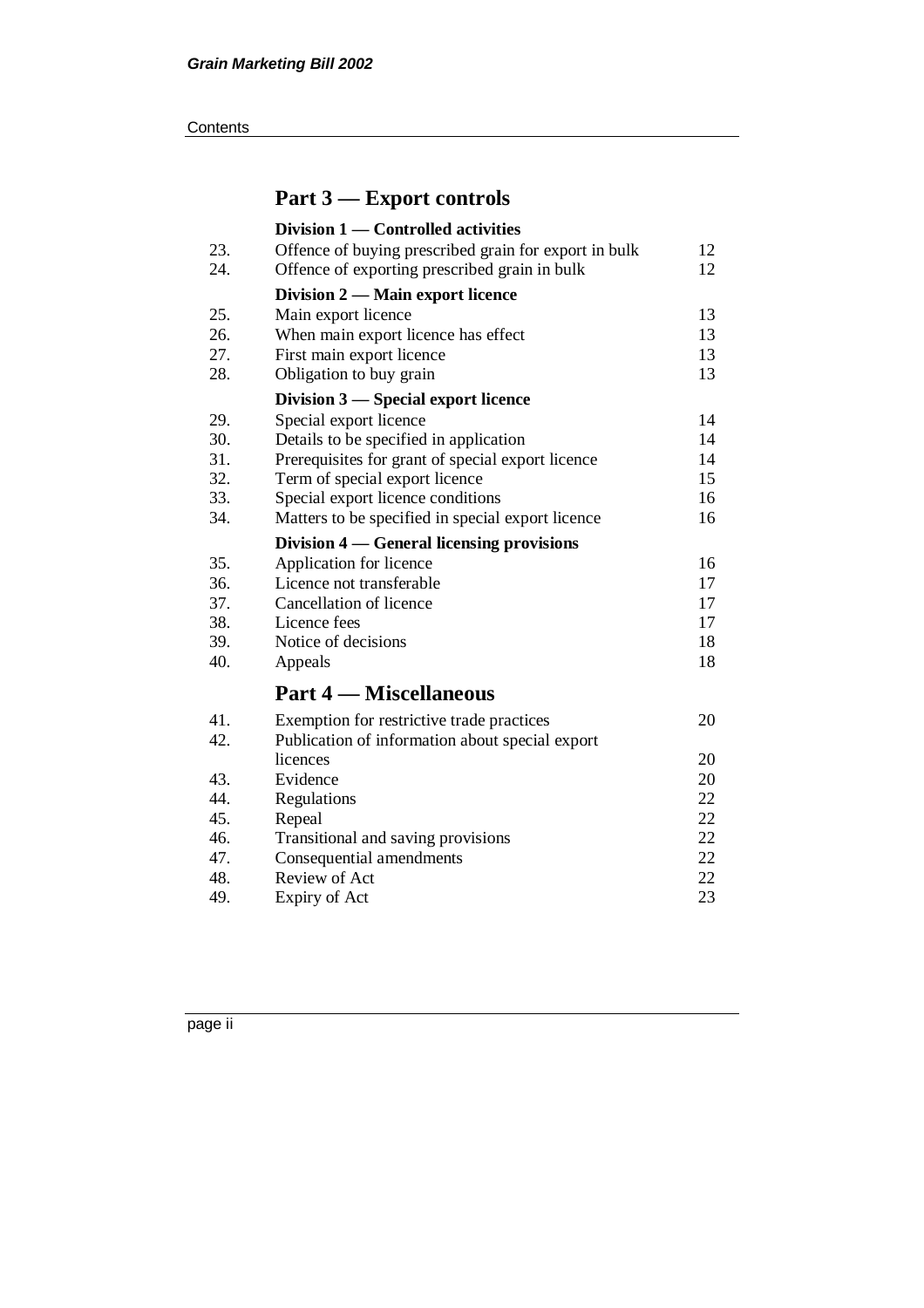# **Schedule 1 — Transitional and savings provisions**

| 1.  | Meanings of terms used in this Schedule | 25 |
|-----|-----------------------------------------|----|
| 2.  | Interpretation Act to apply             | 25 |
| 3.  | GPWA continued for certain purposes     | 26 |
| 4.  | Devolution of assets, liabilities etc.  | 26 |
| 5.  | Shares in Grain Pool Pty Ltd            | 27 |
| 6.  | Agreements and instruments              | 27 |
| 7.  | References to GPWA in written law       | 28 |
| 8.  | Staff                                   | 28 |
| 9.  | Final report                            | 28 |
| 10. | Immunity continues                      | 29 |
| 11. | <b>Exemption from State tax</b>         | 29 |
| 12. | Registration of documents               | 29 |
| 13. | Saving                                  | 29 |

# **Schedule 2 — Consequential amendments to other Acts**

| -1.            | <b>Bulk Handling Act 1967</b>                          | 31 |
|----------------|--------------------------------------------------------|----|
| 2.             | <b>Bulk Handling Repeal Act 2000</b>                   | 31 |
| 3.             | <b>Constitution Acts Amendment Act 1899</b>            | 31 |
| $\overline{4}$ | <b>Financial Administration and Audit Act 1985</b>     | 31 |
| .5.            | <b>Statutory Corporations (Liability of Directors)</b> |    |
|                | Act 1996                                               | 31 |
|                |                                                        |    |

# **Defined Terms**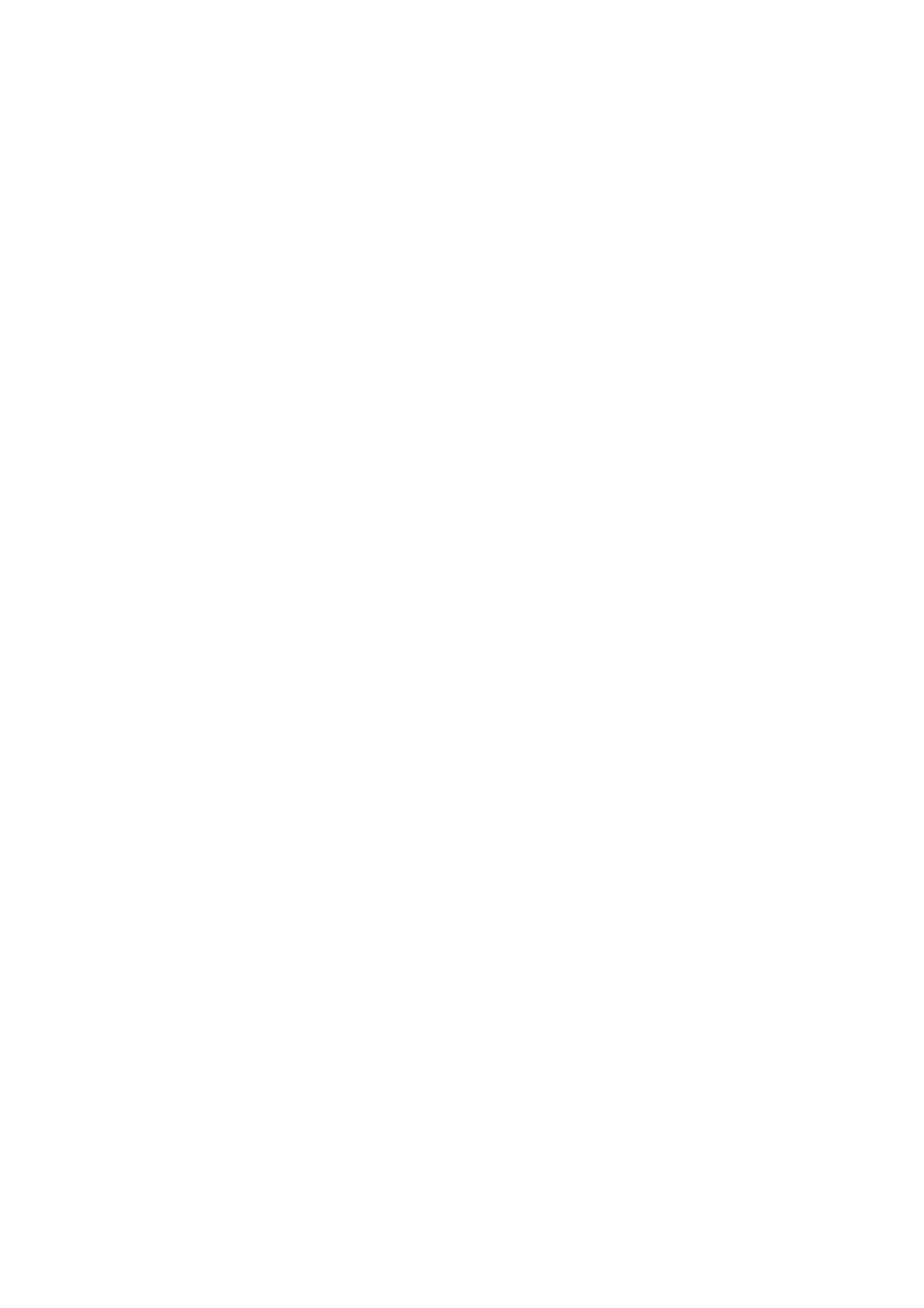Western Australia

## LEGISLATIVE ASSEMBLY

(*As amended in Committee*)

# **Grain Marketing Bill 2002**

# **A Bill for**

**An Act relating to the marketing of certain grain, to repeal the** *Grain Marketing Act 1975***, to make minor amendments to certain other Acts as a consequence, and for related purposes.**

The Parliament of Western Australia enacts as follows: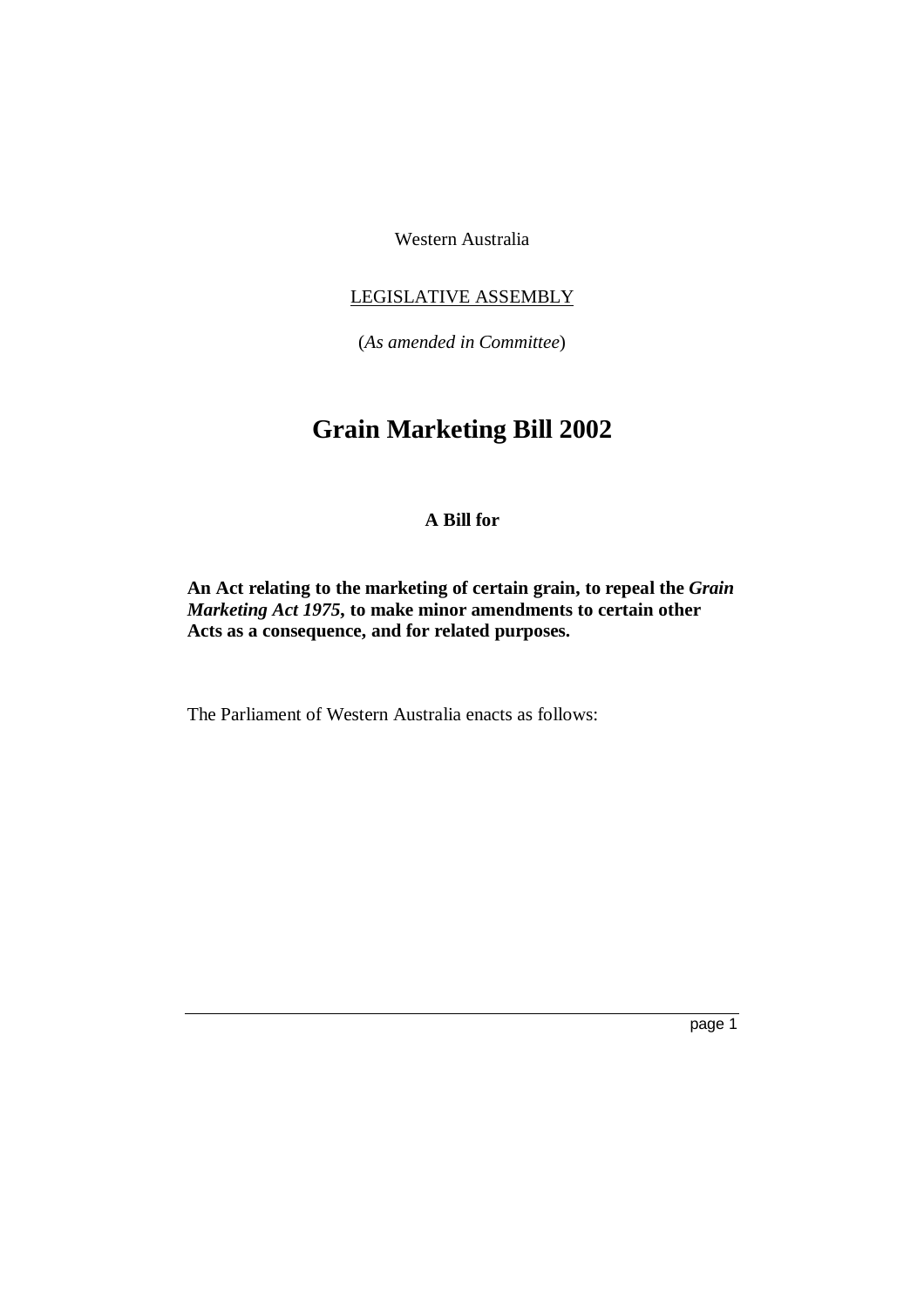**s. 1**

# **Part 1 — Preliminary**

#### **1. Short title**

This Act may be cited as the *Grain Marketing Act 2002*.

#### **2. Commencement**

|  |  | This Act comes into operation on a day fixed by proclamation. |  |  |  |  |
|--|--|---------------------------------------------------------------|--|--|--|--|
|--|--|---------------------------------------------------------------|--|--|--|--|

(2) The day fixed cannot be before the Minister is satisfied that The Grain Pool of W.A. established under the *Grain Marketing Act 1975* is the sole shareholder of Grain Pool Pty Ltd.

#### **3. Meaning of terms used in this Act**

10 In this Act, unless the contrary intention appears —

- **"Authority"** means the Grain Licensing Authority referred to in section 5;
- **"Chairman"** means the person appointed under section 6(a) as the Chairman of the Authority;
- 15 **"Department"** means the department of the Public Service principally assisting the Minister in the administration of this Act;
	- **"export"** means export from Australia;
	- **"export in bulk"** has the meaning given by section 4;
- 20 **"grain"** means the seed of a crop species, except that it does not include —
	- (a) any seed that has been treated, processed, or otherwise dealt with in a way that the regulations state excludes the seed from this definition; or
- 25 (b) anything that, although made wholly or partly from seed, is not itself seed;
	- **"Grain Pool Pty Ltd"** means Grain Pool Pty Ltd (ACN 089 394 883);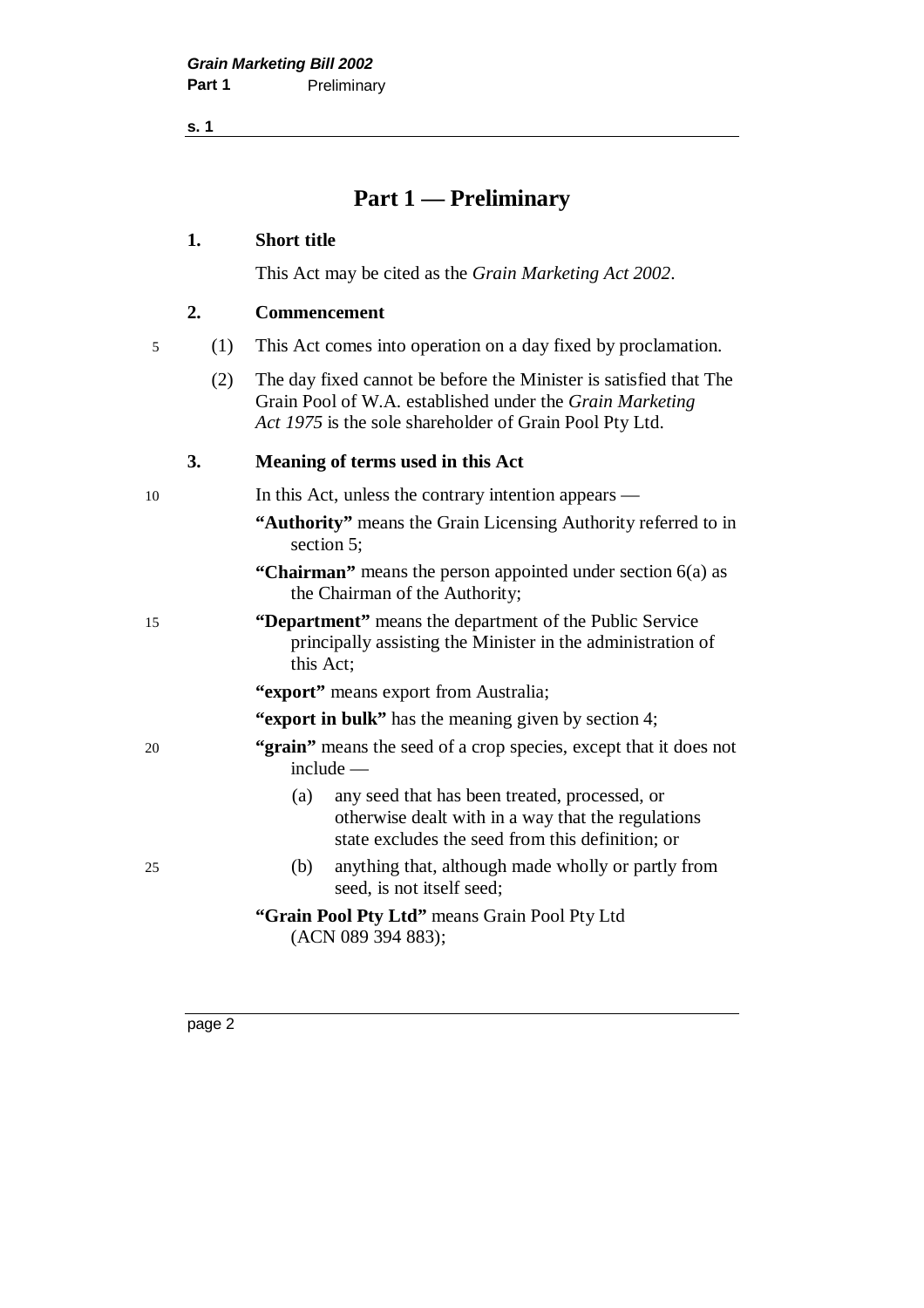|    | "licence" means a main export licence or a special export<br>licence;                                                                   |
|----|-----------------------------------------------------------------------------------------------------------------------------------------|
|    | "lupin" means all cultivars of Lupinus angustifolius L.<br>(narrow-leafed lupin);                                                       |
| 5  | "main export licence" means a licence referred to in<br>section 25;                                                                     |
|    | "main export licence holder" means the holder of the main<br>export licence that is currently in effect;                                |
|    | "prescribed grain" means —                                                                                                              |
| 10 | unless the regulations specify that it is not a<br>(a)<br>prescribed grain, the grain of barley or the seed of<br>lupin or rapeseed; or |
|    | (b)<br>any other grain that the regulations specify to be a<br>prescribed grain;                                                        |
| 15 | "special export licence" means a licence referred to in<br>section 29.                                                                  |
| 4. | <b>Meaning of export in bulk</b>                                                                                                        |
|    | When this Act refers to the export in bulk of prescribed grain, it<br>means the export of that prescribed grain other than in a bag or  |

20 other container that cannot hold more than 50 tonnes of the grain that it is being used to contain.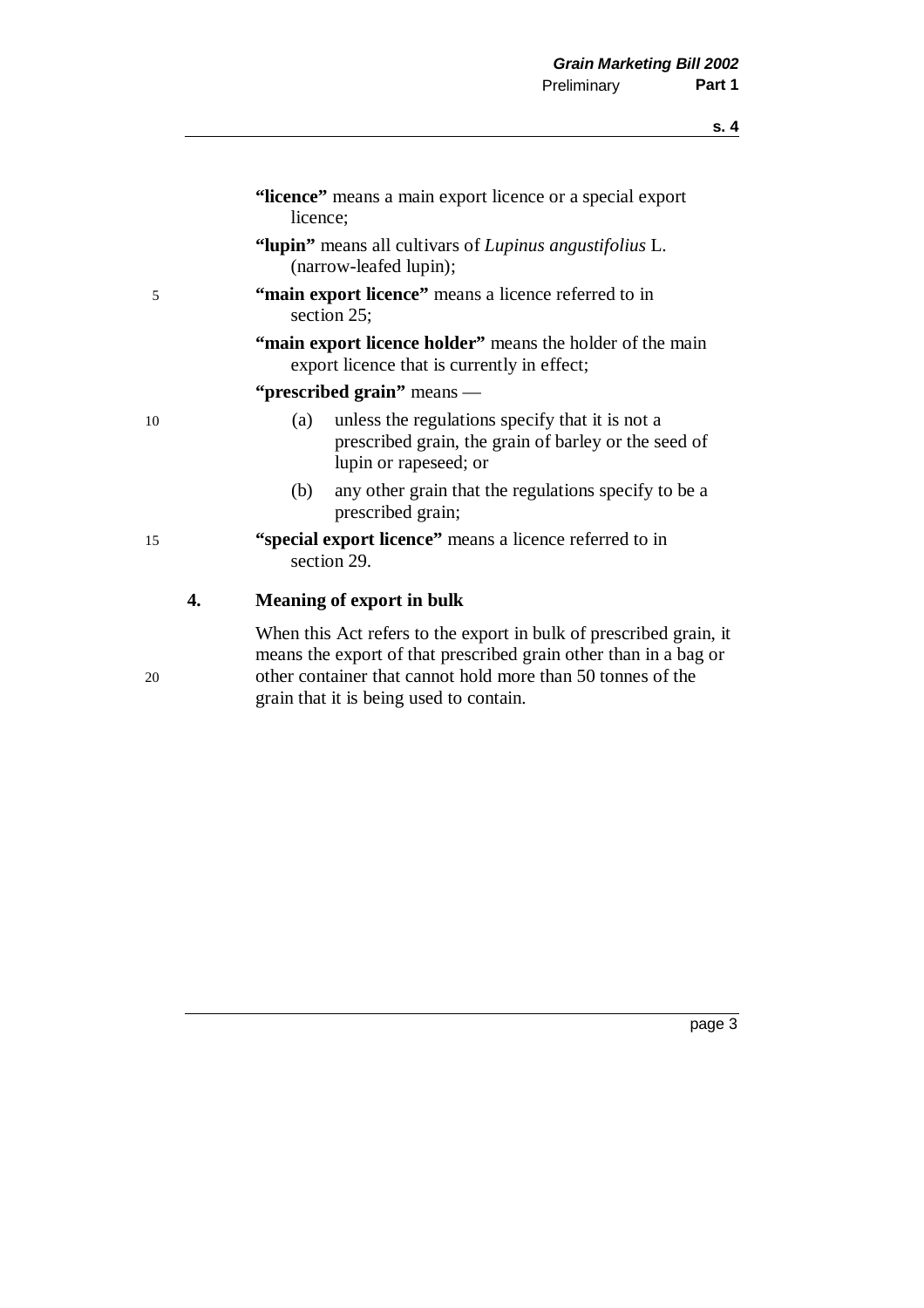# **Part 2 — Grain Licensing Authority**

# **Division 1 — Administrative provisions**

# **5. Authority established**

The Minister is to appoint 5 persons to be the members of a 5 body called the Grain Licensing Authority.

# **6. Membership**

The members of the Authority are to be —

- (a) one person appointed as its Chairman;
- (b) 2 other persons appointed from amongst —
- 10 (i) persons who produce grain in Western Australia; or
	- (ii) members or shareholders of bodies that produce grain in Western Australia;
- (c) one other person appointed from amongst persons who 15 are employed in the Department; and
- (d) one other person appointed from amongst persons who are employed in the department of the Public Service principally assisting the Treasurer in the administration of the *Financial Administration and Audit Act 1985* and 20 who have experience in financial markets, international trade, marketing, law or other such relevant fields.

# **7. Term of office**

- (1) The term for which a person is appointed to be a member of the Authority is to be fixed in the instrument of appointment and is 25 to be not longer than 3 years.
	- (2) A person's eligibility for reappointment or the term for which a person may be reappointed is not affected by an earlier appointment.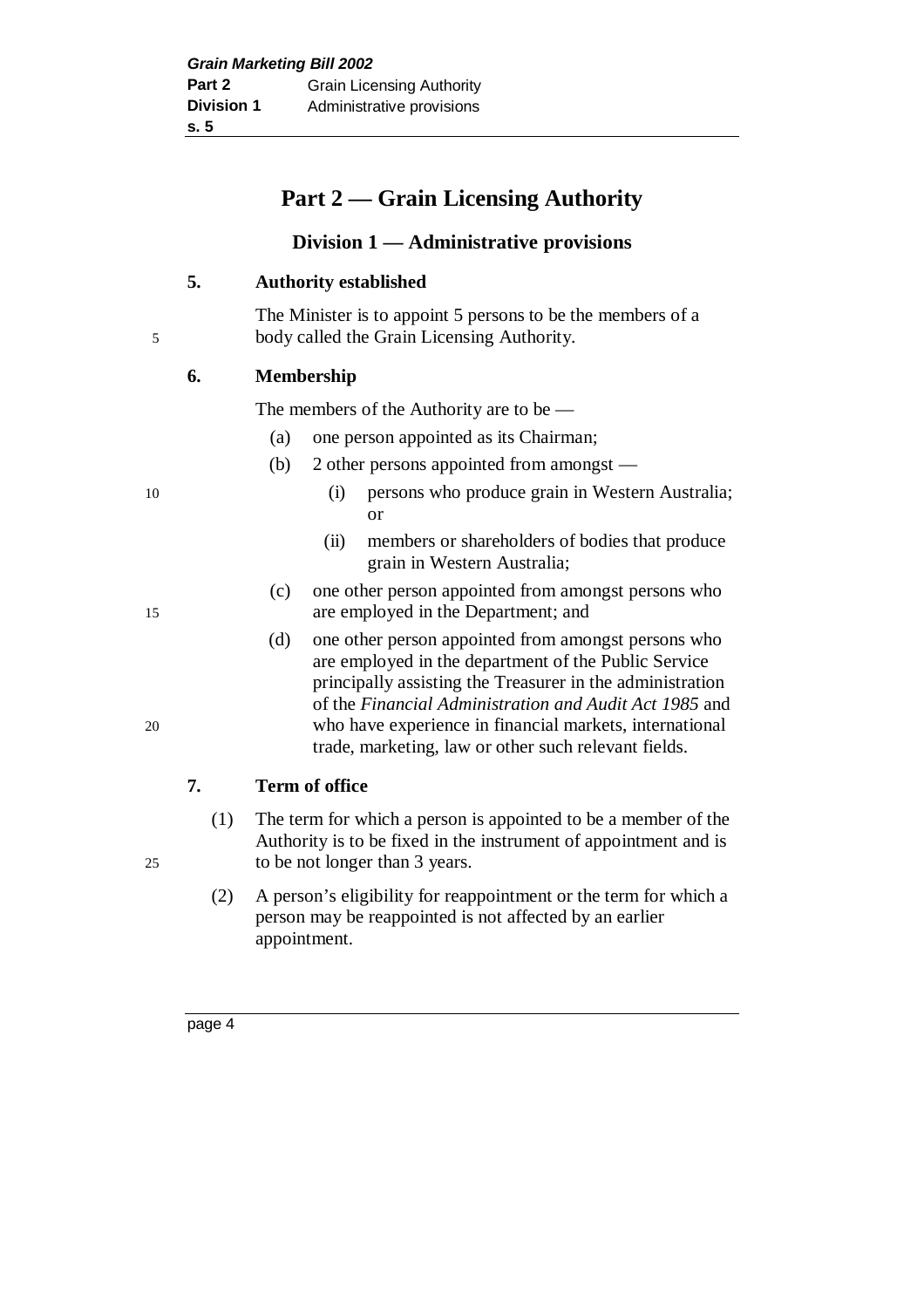#### **8. Casual vacancy**

- (1) A member of the Authority may at any time resign from office by notice in writing delivered to the Minister.
- (2) The Minister may remove a person who is a member of the 5 Authority from office on the grounds of —
	- (a) the person ceasing to be a person who would be eligible to be appointed to the office if it were to become vacant;
	- (b) mental or physical incapacity to carry out the person's duties in a satisfactory manner;
- 10 (c) the person being an insolvent under administration within the meaning of that term in the *Corporations Act 2001* of the Commonwealth;
	- (d) neglect of duty; or
	- (e) misconduct.
- 15 (3) If, before the term of office for which a person was appointed as a member of the Authority expires, the person dies, resigns, or is removed from office, the office becomes vacant.

## **9. Remuneration and allowances**

Members of the Authority are entitled to any remuneration and 20 allowances that the Minister may from time to time determine on the recommendation of the Minister for Public Sector Management.

# **10. Quorum**

A quorum for a meeting of the Authority is any 4 members.

# 25 **11. Presiding at meetings**

(1) The Chairman, if present, is to preside at a meeting of the Authority.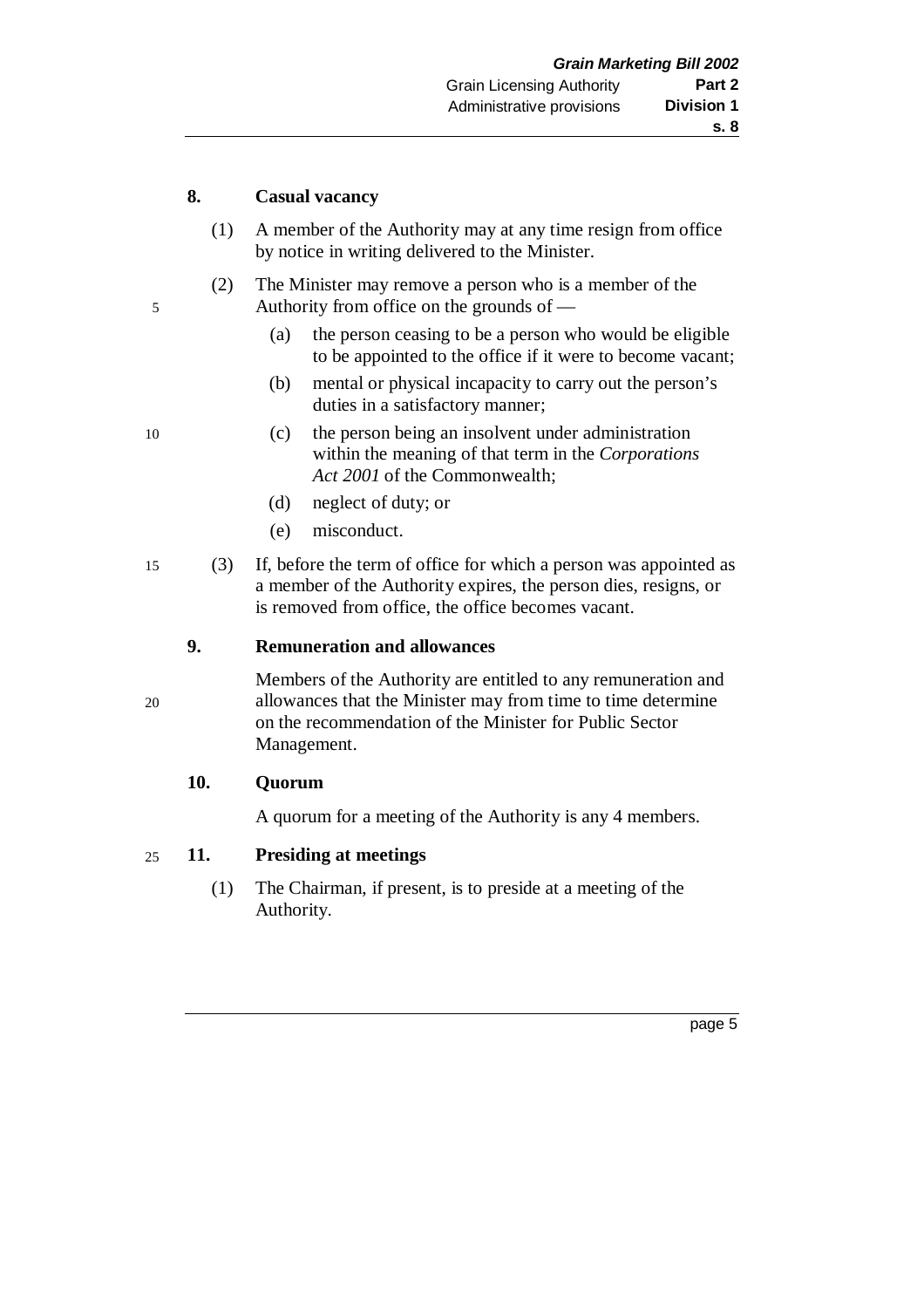(2) If the Chairman is not presiding under subsection (1), the members present at the meeting are to appoint one of their number to preside.

## **12. Procedure at meetings**

## 5 Except as otherwise stated in this Act, the Authority is to determine its own meeting procedures.

# **13. Minutes**

The Authority is to cause accurate minutes to be kept of the proceedings at its meetings.

#### 10 **14. Staff and other resources of Authority**

- (1) There is to be an executive officer of the Authority.
- (2) The executive officer and any other staff whose assistance the executive officer needs are to be made available by the chief executive officer of the Department.
- 15 (3) The Authority may make use of the services and facilities of the Department on terms agreed to by the Authority and the chief executive officer of the Department.

# **15. Application of** *Financial Administration and Audit Act 1985*

- (1) Any acts or things done by or for the Authority under this Act 20 are to be regarded —
	- (a) as services under the control of the Department for the purposes of the *Financial Administration and Audit Act 1985* section 52; and
- (b) as part of the operations of the Department for the 25 purposes of Part II Division 13 of that Act.
	- (2) For the purposes of the *Financial Administration and Audit Act 1985* section 23A, any fee paid under section 35 or 38 or recovered under section 38(4) is to be treated as having been lawfully received by the Department.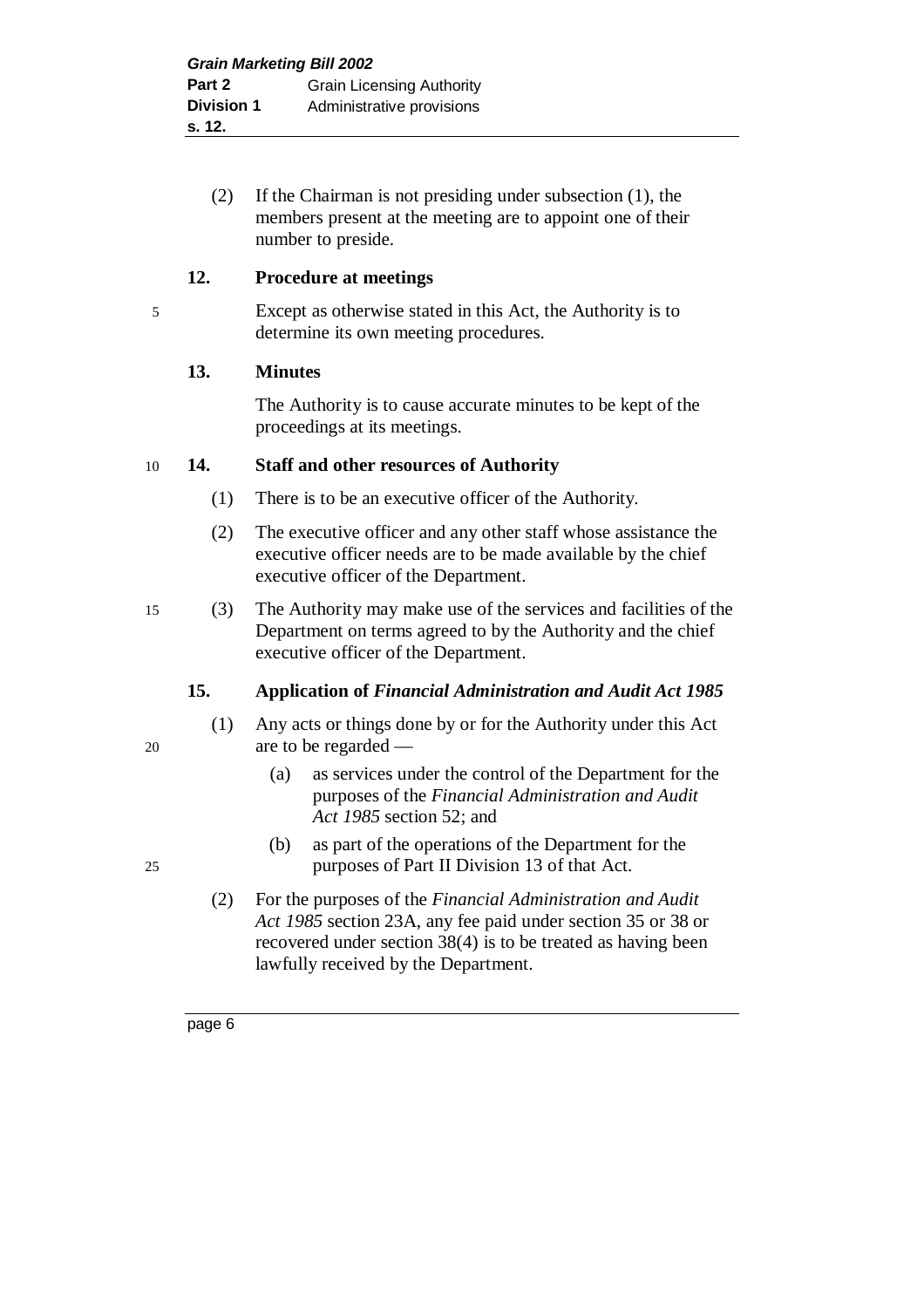#### **16. Ministerial guidelines**

- (1) The Minister may, for the assistance of the Authority and the information of persons involved in the grain industry and other members of the community, issue guidelines dealing with 5 matters that the Minister requires to be considered in performing a function of the Authority under this Act.
	- (2) In performing any function under this Act, the Authority is to take into account anything relevant that is in the guidelines.
	- (3) Nothing in subsection  $(2)$  —
- 10 (a) derogates from the Authority's duty to exercise its discretion in a particular case;
	- (b) precludes the Authority from taking into account matters not set out in the guidelines; or
- (c) requires the Authority to take into account a guideline if 15 the guideline is inconsistent with a provision of this Act.
	- (4) The Minister may amend the guidelines or revoke them with or without issuing new guidelines.
	- (5) The guidelines and any amendment or revocation of them must be published in a manner prescribed by the regulations.
- 20 (6) Before issuing, amending, revoking, or replacing the guidelines, the Minister is to consult with any industry bodies and other persons as the Minister thinks fit.
	- (7) Guidelines issued under this section are not subsidiary legislation for the purposes of the *Interpretation Act 1984*.

#### 25 **17. Minister may give directions**

(1) The Minister may give written directions to the Authority with respect to the performance of its functions, either generally or in relation to a particular matter, and the Authority is to give effect to any such direction.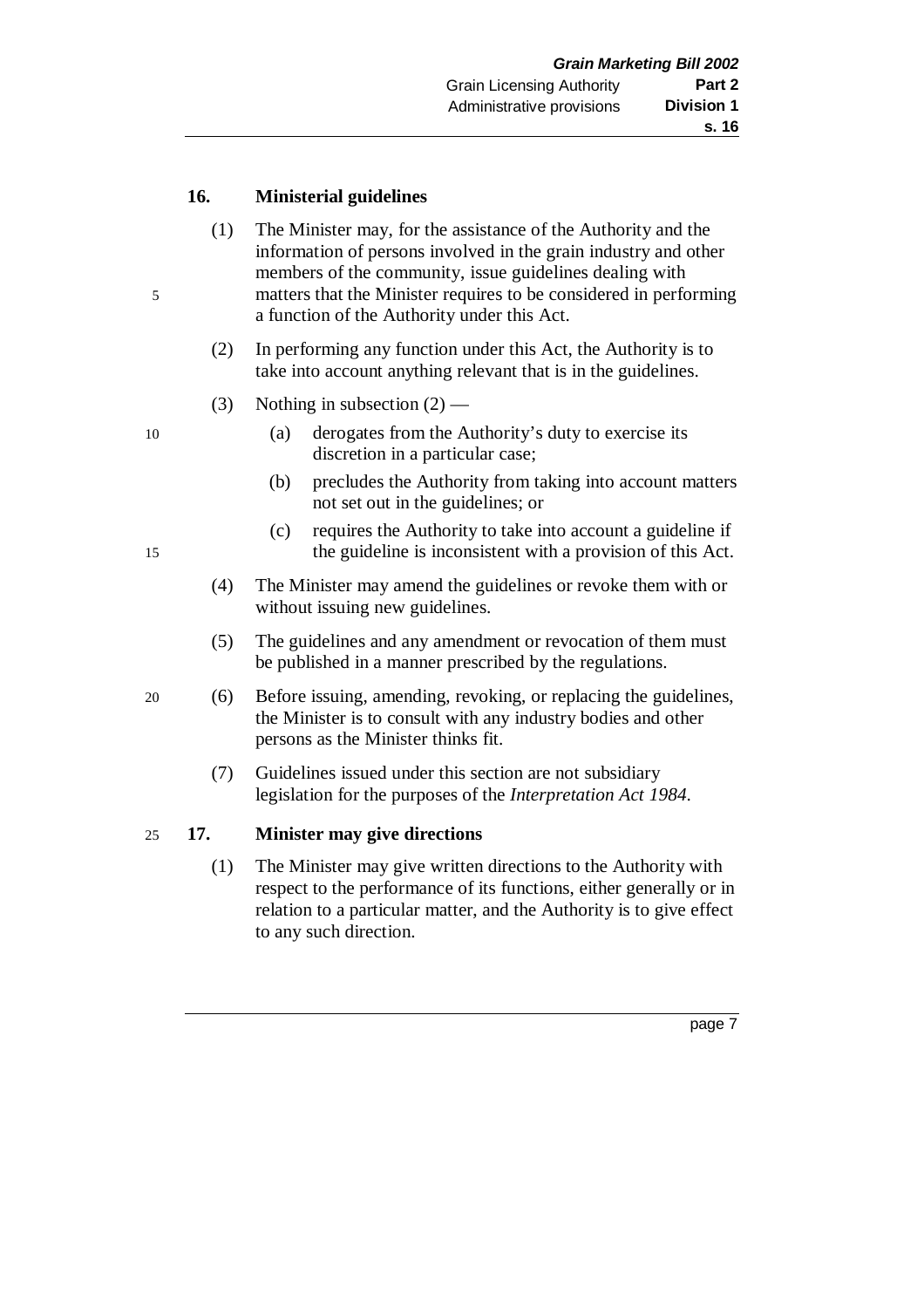- (2) The Minister must cause the text of any direction under subsection (1) to be laid before each House of Parliament, or dealt with under subsection (3), within 14 days after the direction is given.
- 5  $(3)$  If
	- (a) at the commencement of the period referred to in subsection (2) a House of Parliament is not sitting; and
	- (b) the Minister is of the opinion that that House will not sit during that period,
- 10 the Minister is to transmit a copy of the direction to the Clerk of that House.
	- (4) A copy of a direction transmitted to the Clerk of a House is to be regarded —
		- (a) as having been laid before that House; and
- 15 (b) as being a document published by order or under the authority of that House.
- (5) The laying of a copy of a direction that is regarded as having occurred under subsection  $(4)(a)$  is to be recorded in the Minutes, or Votes and Proceedings, of the House on the first 20 sitting day of the House after the Clerk received the copy.
	- (6) The text of a direction under subsection (1) is to be included in the annual report submitted by the accountable officer of the Department under the *Financial Administration and Audit Act 1985* section 62.

# 25 **18. Minister to have access to information**

- (1) The Minister is entitled
	- (a) to have information in the possession of the Authority; and
- (b) if the information is in or on a document, to have, and 30 make and retain copies of, that document.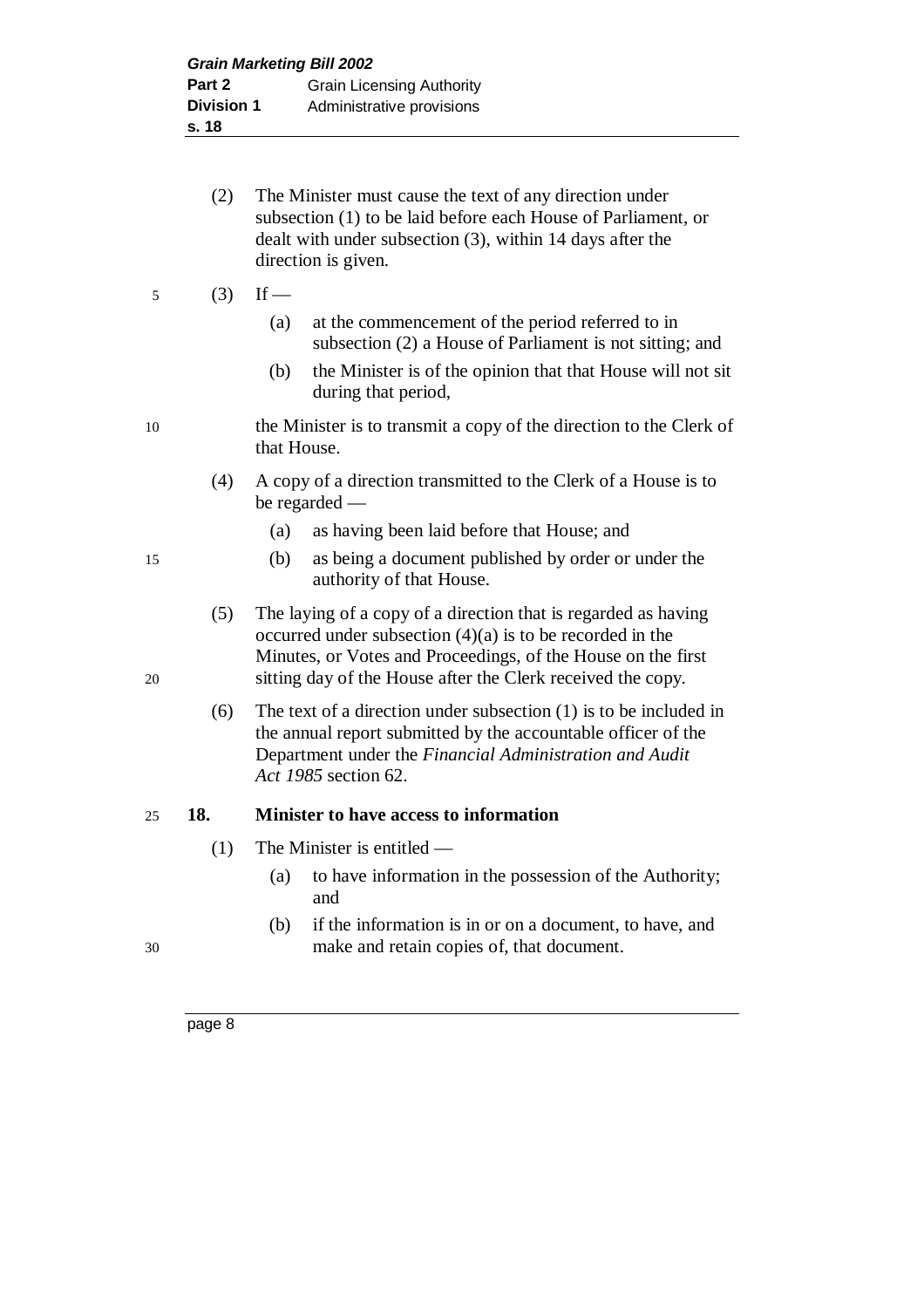- (2) For the purposes of subsection (1) the Minister may
	- (a) request the Authority to furnish information to the Minister;
- (b) request the Authority to give the Minister access to 5 information;
	- (c) for the purposes of paragraph (b) make use of the staff available to the Authority to obtain the information and furnish it to the Minister.
- (3) The Authority has to comply with a request under subsection (2) 10 and make staff and facilities available to the Minister for the purposes of paragraph (c) of that subsection.
	- (4) In this section —
- **"document"** includes any tape, disk or other device or medium on which information is recorded or stored mechanically, 15 photographically, electronically or otherwise;
	- **"information"** means information specified, or of a description specified, by the Minister that relates to the functions of the Authority.

# **Division 2 — Functions**

#### 20 **19. Licensing**

It is a function of the Authority to administer the licensing scheme in Part 3.

#### **20. Reports to the Minister**

The Authority is to report to the Minister annually, and 25 whenever directed by the Minister to do so, on —

- (a) the operation and effectiveness of the licensing scheme in Part 3; and
- (b) any other matters relating to the operation of this Act that the Minister specifies.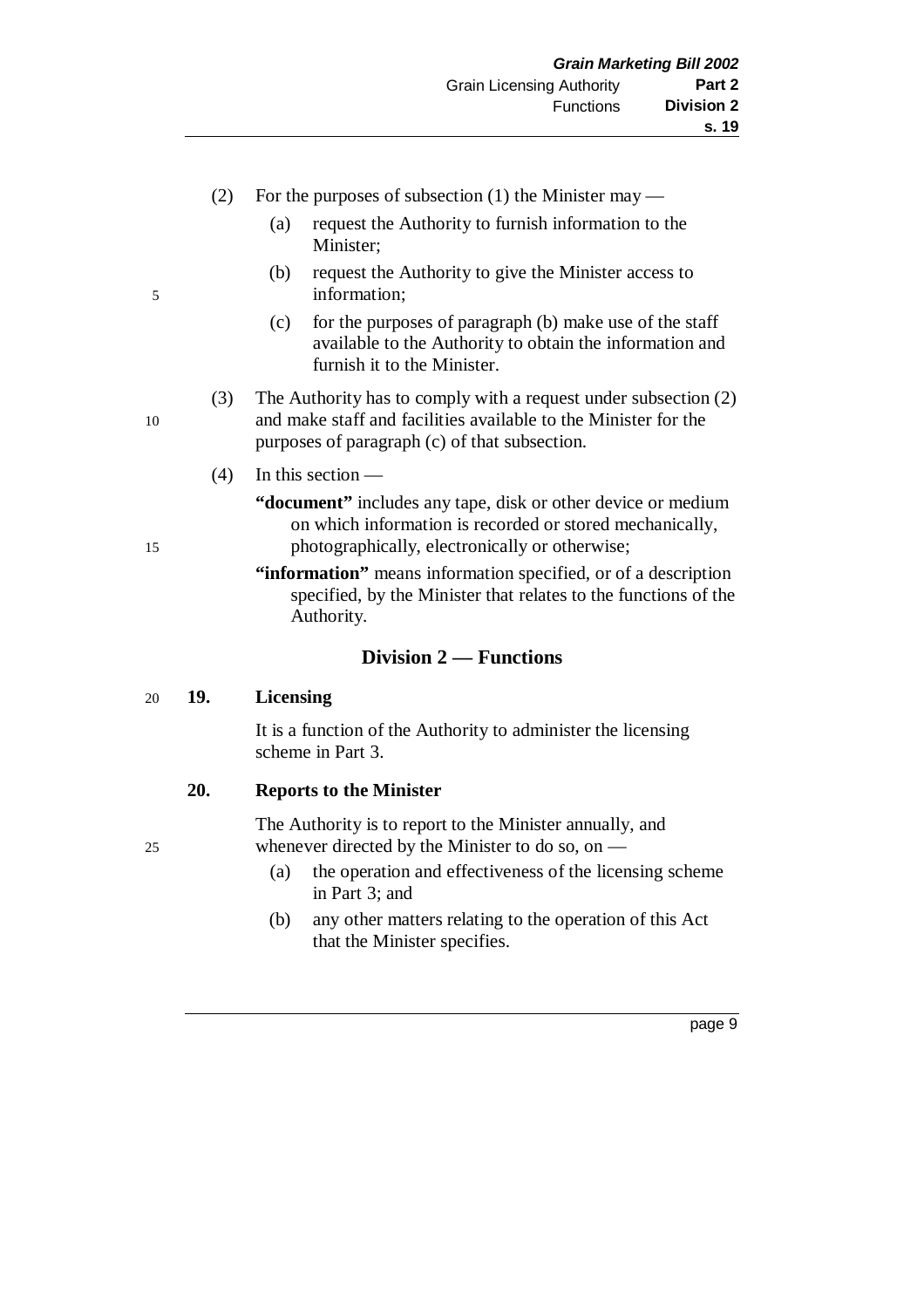#### **21. Powers, generally**

The Authority has all the powers it needs to perform its functions.

# **22. Power of entry**

- 
- 5 (1) A power of entry given by this section is for ascertaining whether there has been a contravention of this Act or for obtaining evidence of a contravention and it includes the power to search and inspect any place, document, or other thing.

(2) Except if the entry is authorised by the warrant of a justice, 10 entry on to any land, premises or thing is not lawful unless —

- (a) the consent of the owner or occupier has been obtained; or
- (b) notice of the entry has been given under subsection (3).

(3) Notice of an intended entry may be given to the owner or 15 occupier of the land, premises or thing that is to be entered specifying the purpose for which the entry is required.

- (4) The notice has no effect unless it is given at least 24 hours before any entry under it but a notice that has been properly given applies for as long as entry is required for the purpose 20 specified and successive entries for that purpose are to be regarded as entries to which that notice relates.
- (5) If notice has been given under subsection (3), a person authorised by the Authority to do so may lawfully enter the land, premises or thing without the consent of the owner or 25 occupier unless the owner or occupier or a person authorised by the owner or occupier objects to the entry.
	- (6) A justice may by warrant authorise the Authority, by its authorised persons, to enter any land, premises, or thing if the justice is satisfied that the entry is reasonably required but —
- 30 (a) entry has been refused or is opposed or prevented;
	- (b) entry cannot be obtained;

- 
-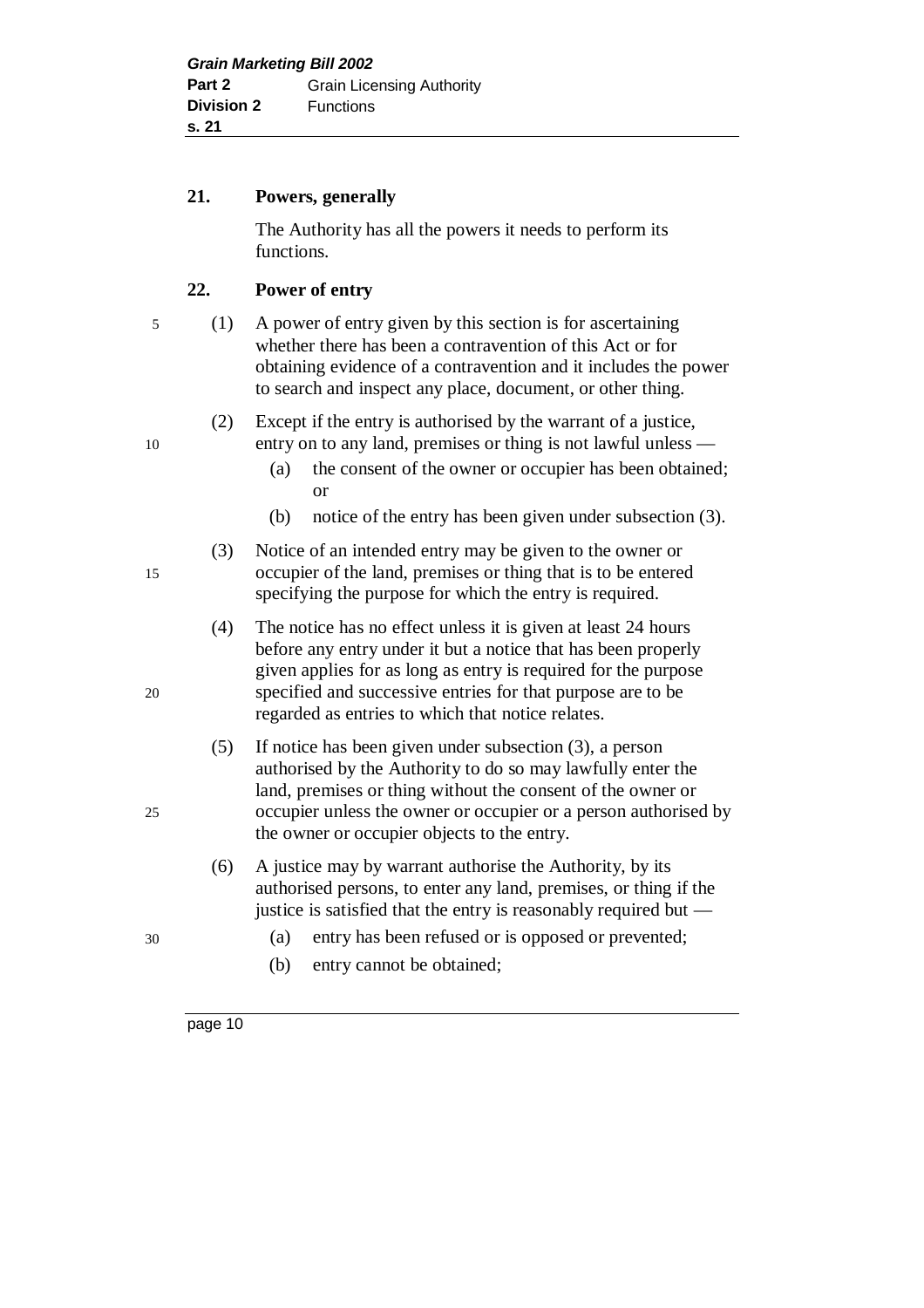- (c) notice cannot be given under subsection (3) without unreasonable difficulty or without unreasonably delaying entry; or
- (d) there is a reasonable likelihood that the purpose for 5 which entry is required would be frustrated if notice of the entry were given.
	- (7) A warrant granted under subsection  $(6)$ 
		- (a) is to be in the prescribed form;
- (b) is to specify the purpose for which the land, premises or 10 thing may be entered; and
	- (c) continues to have effect until the purpose for which it was granted has been satisfied.
	- (8) A person executing a warrant may use any force reasonably necessary.
- 15 (9) Entry under this section may be made with any assistants or equipment considered necessary for the purpose for which entry is required.
- (10) A person who enters or who has entered any land, premises or thing under this section is to give particulars of the purpose of, 20 and the authority for, that entry on being requested to do so.
	- (11) A person who hinders the exercise of a power given by this section commits an offence, but a refusal to give consent or an objection contemplated by subsection (5) does not amount to hindering.
- 25 Penalty: \$10 000.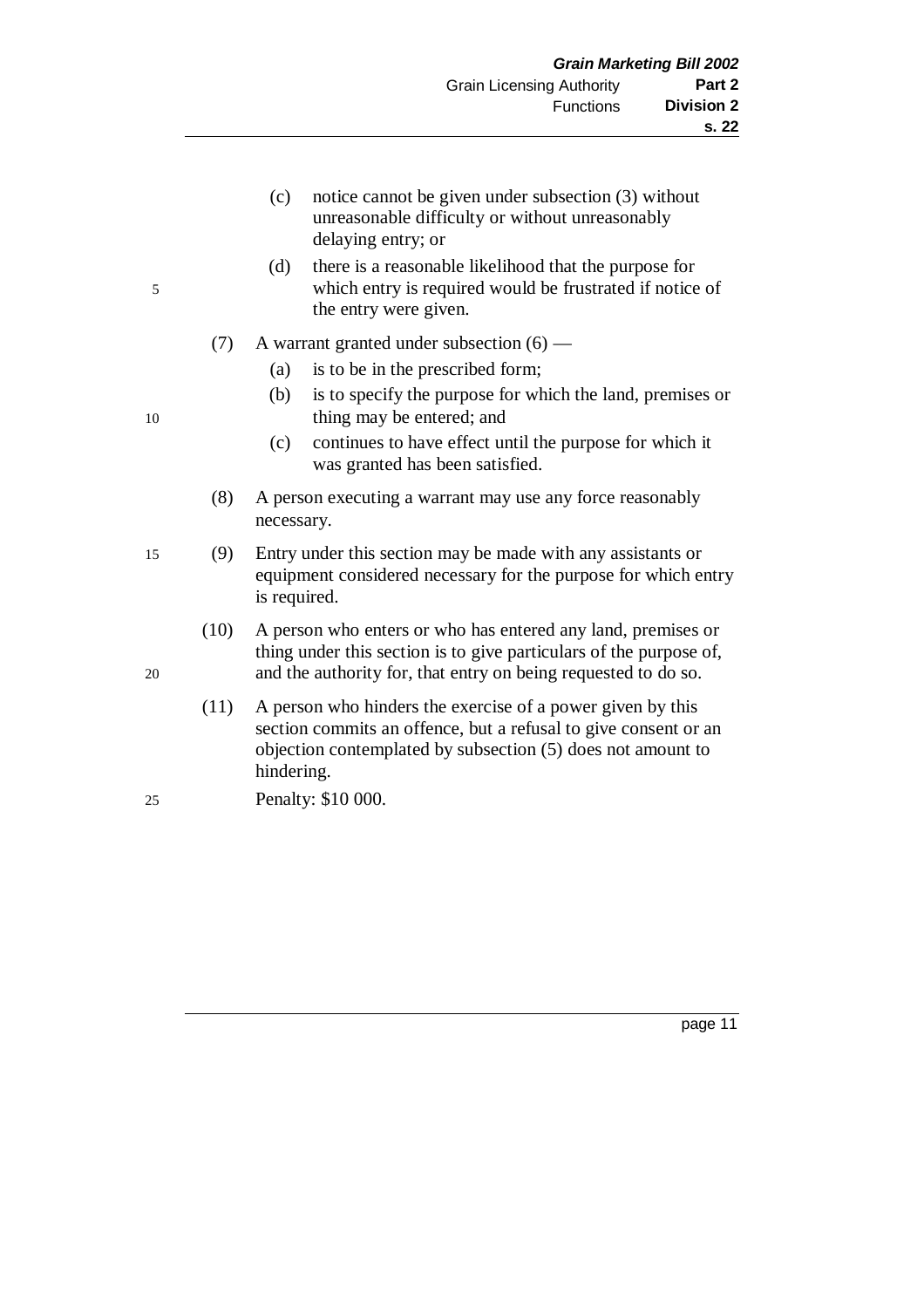# **Part 3 — Export controls**

# **Division 1 — Controlled activities**

# **23. Offence of buying prescribed grain for export in bulk**

(1) Except as allowed by subsection (2), a person who buys any 5 prescribed grain from another person for export in bulk commits an offence.

Penalty:

- (a) for a first offence, \$60 000;
- (b) for a subsequent offence, \$120 000.
- 10 (2) A person may buy prescribed grain from another person for export in bulk if —
	- (a) the buyer is the main export licence holder;
	- (b) the grain is bought in accordance with a special export licence; or
- 15 (c) the grain is bought from the main export licence holder or has previously been sold by a person who was, at the time of the transaction, the main export licence holder.

# **24. Offence of exporting prescribed grain in bulk**

(1) Except as allowed by subsection (2), a person who exports in 20 bulk any prescribed grain commits an offence.

Penalty:

- (a) for a first offence,  $$60,000$ ;
- (b) for a subsequent offence, \$120 000.
- (2) A person may export in bulk any prescribed grain if —
- 25 (a) the person is the main export licence holder;
	- (b) the grain is exported in accordance with a special export licence; or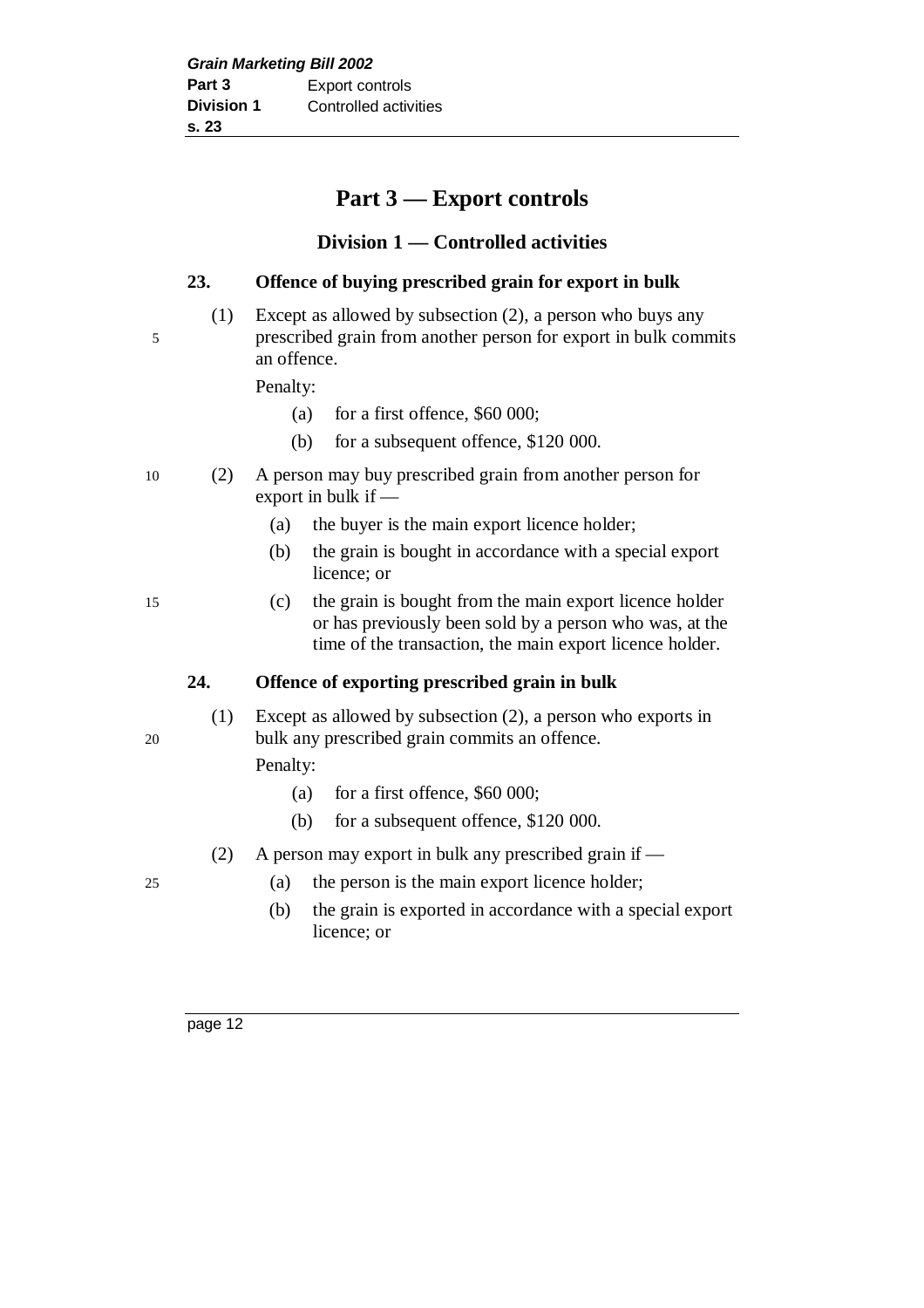(c) the grain was bought from, or has previously been sold by, a person who, at the time of the transaction, was the main export licence holder.

# **Division 2 — Main export licence**

## 5 **25. Main export licence**

The Authority may, with the Minister's approval, grant a licence that, while the licence has effect, authorises its holder —

- (a) to buy any prescribed grain for export in bulk; and
- (b) to export in bulk any prescribed grain.

#### 10 **26. When main export licence has effect**

- (1) A main export licence has effect from the time specified in the licence unless the licence is cancelled.
- (2) A main export licence cannot be granted to come into effect at a time when another main export licence is in effect.

#### 15 **27. First main export licence**

The Authority is to be taken to have, with the Minister's approval, granted the first main export licence to Grain Pool Pty Ltd with effect from when this Part comes into operation.

# **28. Obligation to buy grain**

- 20 (1) It is a condition of the main export licence that the main export licence holder buy all prescribed grain that a person offers to sell to it unless subsection (3) allows it to decline the offer.
- (2) The terms on which the main export licence holder is obliged to buy the grain are those on which it buys similar grain in similar 25 circumstances from other persons.
	- (3) An offer may be declined if the main export licence holder has reasonable grounds for believing that the grain offered —
		- (a) was harvested before the most recent 1 October; or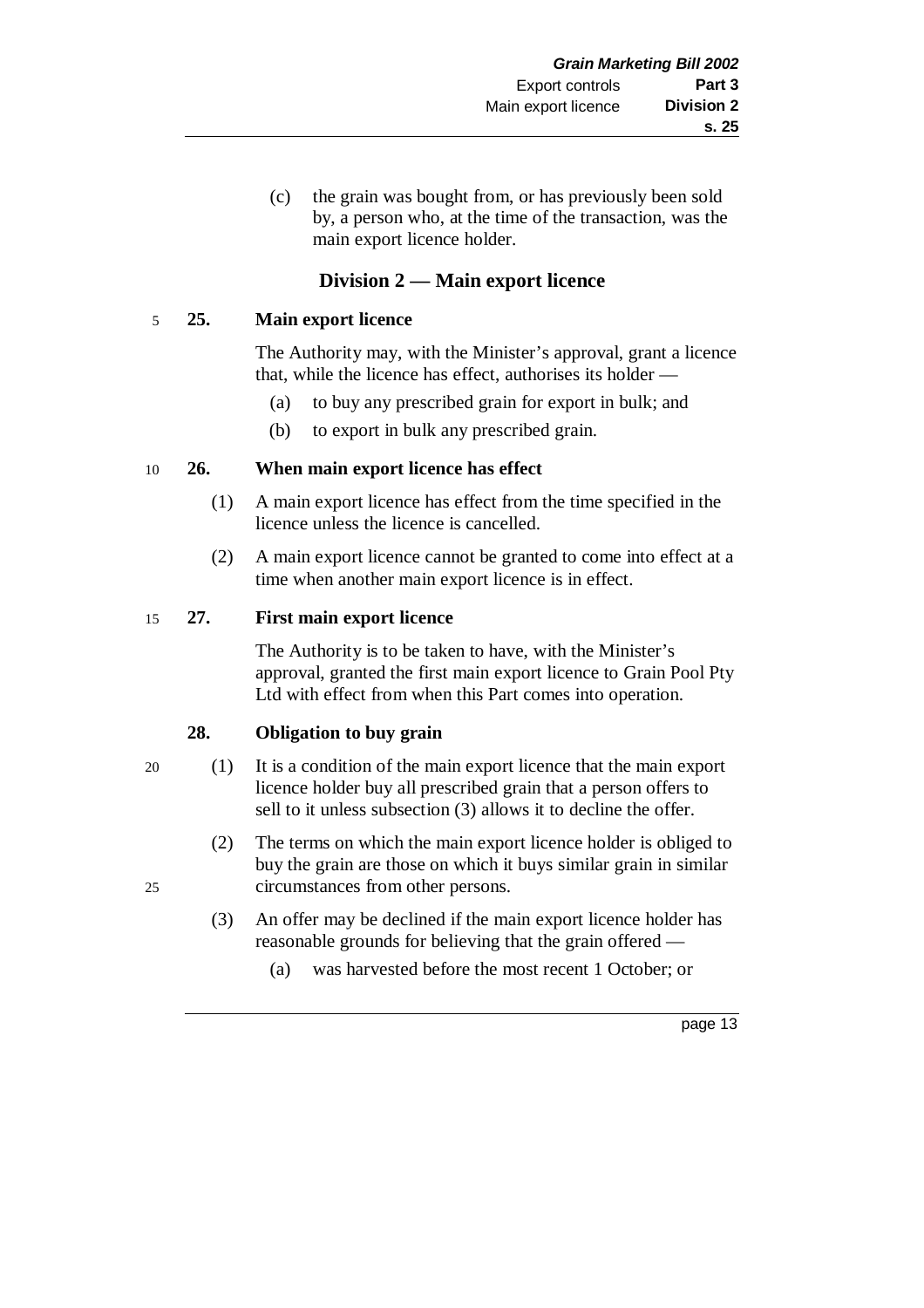(b) does not comply with any standard set by the main export licence holder that applies to that grain.

# **Division 3 — Special export licence**

## **29. Special export licence**

- 5 (1) The Authority may grant a licence that, while the licence has effect, authorises its holder —
	- (a) to buy any prescribed grain specified in the licence for the purpose of its export in bulk in accordance with this Act; and
- 10 (b) to export in bulk any prescribed grain specified in the licence to any market specified in the licence.
	- (2) In subsection  $(1)$  —

**"market"** means a country or part of a country.

# **30. Details to be specified in application**

15 An application for a special export licence is to specify —

- (a) the prescribed grain for which the licence is sought;
- (b) the market for which the licence is sought;
- (c) the term for which the licence is sought;
- (d) the season of production of the prescribed grain for 20 which the licence is sought; and
	- (e) the quantity of prescribed grain for which the licence is sought.

#### **31. Prerequisites for grant of special export licence**

(1) The Authority cannot grant a special export licence the term of 25 which begins during the year commencing on the day on which this Act comes into operation unless the Minister authorises the grant of the licence.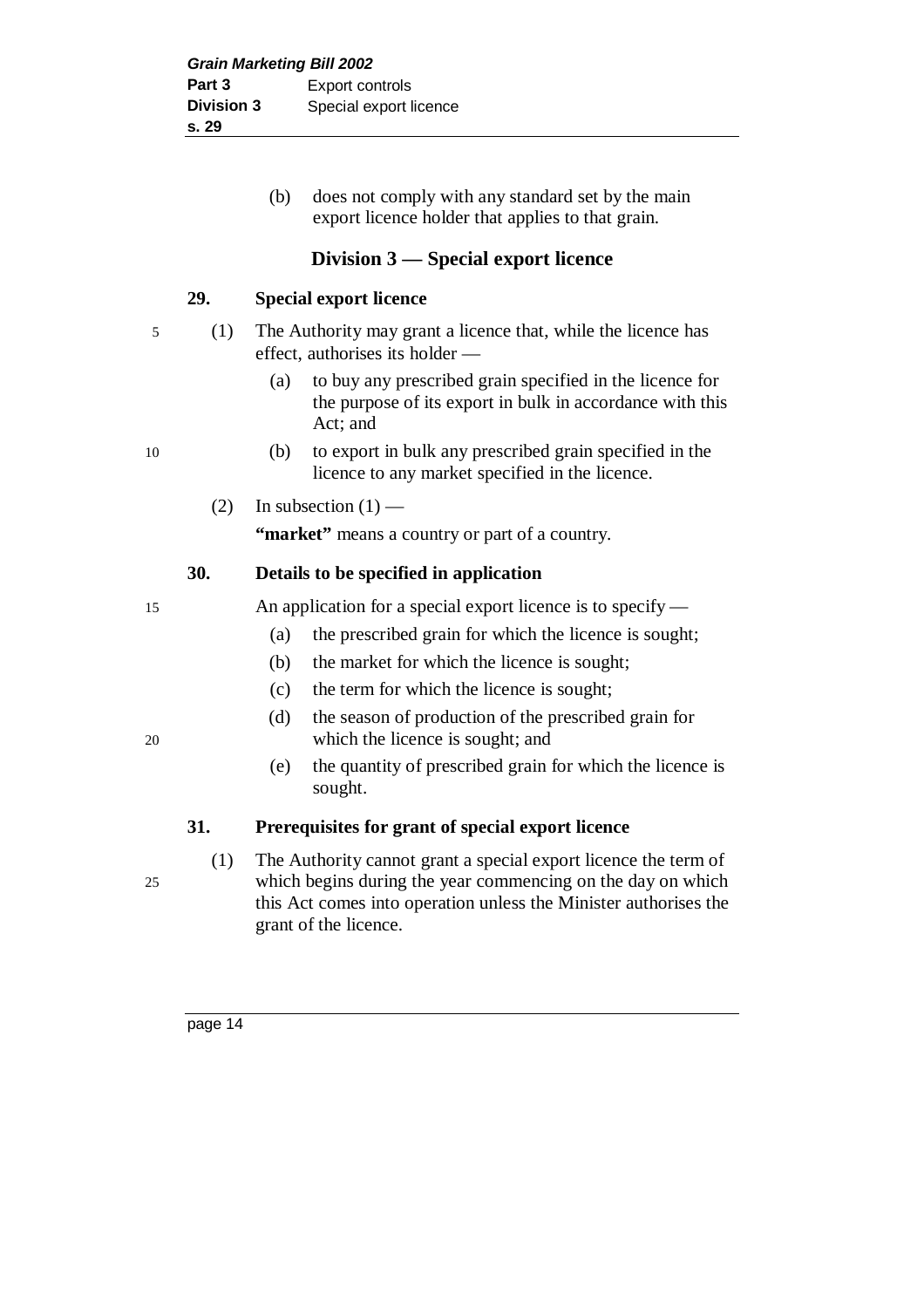- (2) Before deciding whether to grant any other special export licence, the Authority is to —
- (a) ascertain whether the main export licence holder exports prescribed grain to the market for which the special 5 export licence is sought; and
	- (b) if so, decide whether the price at which the main export licence holder exports that grain incorporates a premium resulting from the exercise by it of its market power as the main export licence holder.
- 10 (3) If the Authority decides under subsection (2)(b) that the main export licence holder's price incorporates a premium of that kind —
- (a) the Authority is required to consult the main export licence holder before granting the special export licence; 15 and
	- (b) the Authority cannot grant the special export licence if it considers that to do so would be likely to affect the premium to an extent that the Authority considers to be significant.
- 20 (4) Before deciding whether to grant any special export licence, the Authority is to consider the effect, if any, that granting the licence would be likely to have on the State's reputation as a grain exporter and on the State's grain industry generally.

# **32. Term of special export licence**

- 25 (1) The Authority may grant a special export licence for any term of at least one year that the Authority thinks appropriate.
	- (2) The Authority may, by notice in writing to the holder of a special export licence, extend the term of the licence.
- (3) A special export licence has effect during the term of the licence 30 unless the licence is cancelled.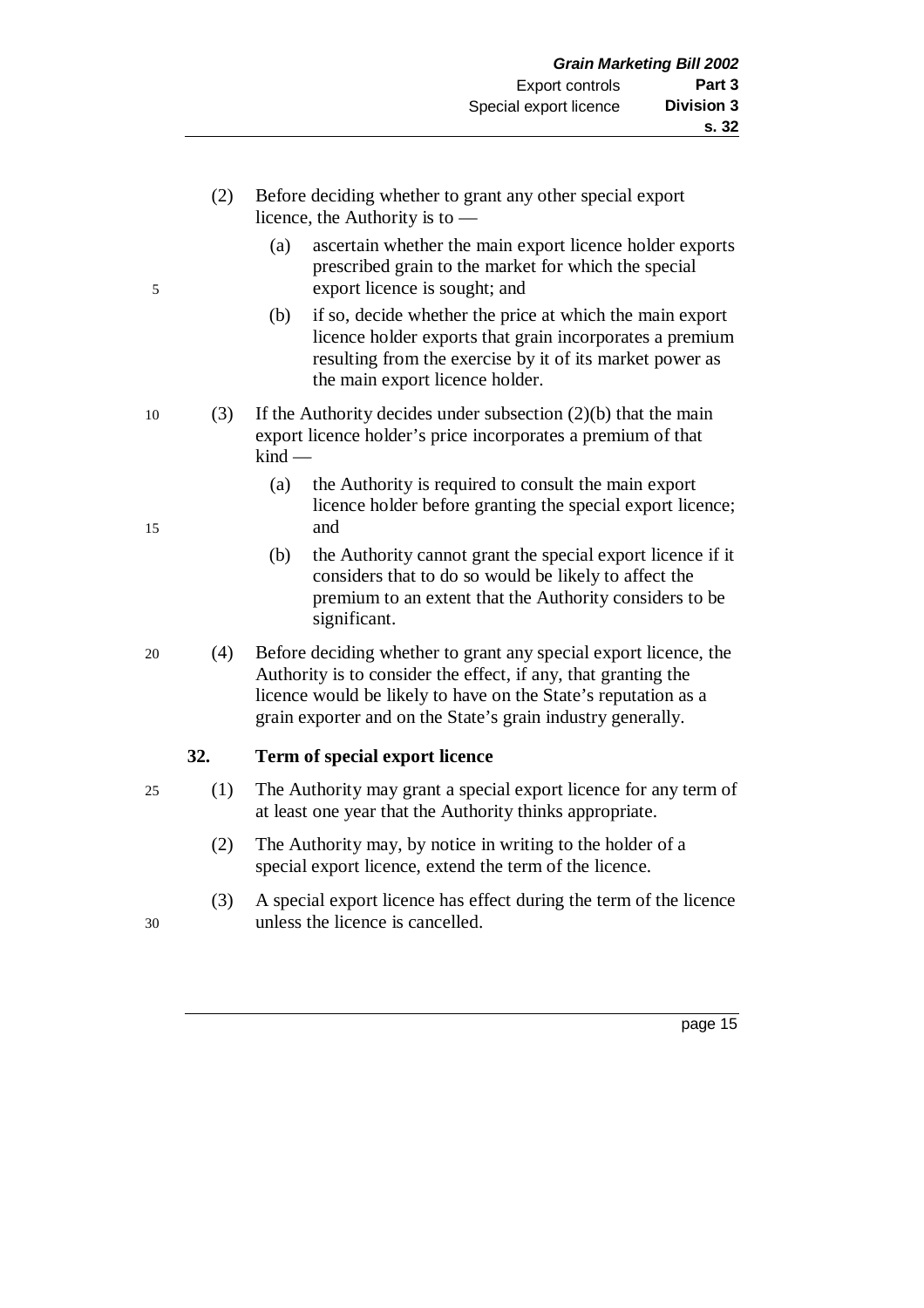# **33. Special export licence conditions**

- (1) The Authority may grant a special export licence subject to any conditions that the Authority thinks appropriate.
- (2) Without limiting the conditions that can be imposed under 5 subsection (1), those conditions include conditions as to —
	- (a) the quality of the grain that may be bought or exported under the licence;
	- (b) the season of production of the grain that may be bought or exported under the licence; and
- 10 (c) how grain bought or exported under the licence may be described.
	- (3) The Authority may, by notice in writing to the holder of a special export licence, vary or revoke any condition of the licence or impose any new condition.
- 15 (4) A power given by subsection (3) may be exercised by the Authority, at any time, at the request of the licence holder or of its own motion.

# **34. Matters to be specified in special export licence**

A special export licence is to specify, in addition to the grain 20 and the market that are required by section 29 to be specified —

- (a) the term of the licence;
- (b) the quantity of prescribed grain to which it applies; and
- (c) any conditions to which the licence is subject.

# **Division 4 — General licensing provisions**

# 25 **35. Application for licence**

(1) An application for a licence is to be made to the Authority in a form approved by the Authority and is to be accompanied by the application fee prescribed in the regulations.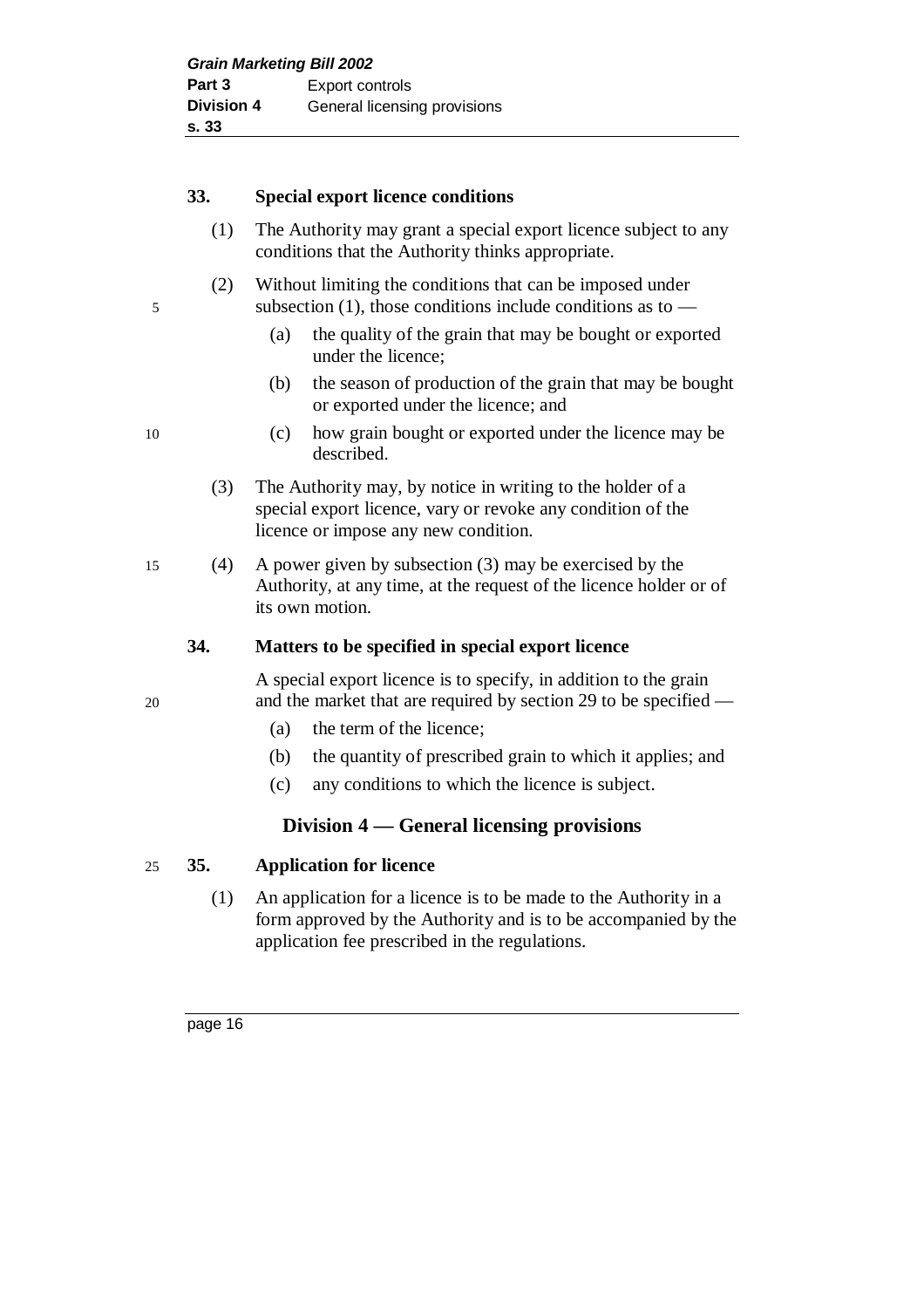- (2) The Authority may require an applicant for a licence to provide any additional information that the Authority considers necessary for the proper consideration of the application.
- (3) The applicant is to provide the Authority with any additional 5 information required in subsection (2) within 30 days of receipt of the request for additional information.
- (4) Subject to subsection (5) the Authority will reach a decision on applications received as soon as is practical but no later than 30 days after receipt of the application and prescribed fee under 10 subsection (1) or the receipt of the required additional information under subsection (2), whichever the case may be.
	- (5) The Minister may, if requested by the Authority, extend the period within which the Authority makes a decision on an application.

#### 15 **36. Licence not transferable**

A licence is not transferable.

# **37. Cancellation of licence**

- (1) The Authority may cancel a licence by giving the holder of the licence notice in writing that the licence is cancelled.
- 20 (2) The notice of cancellation is to specify the time when the cancellation takes effect and the reasons for cancellation.
	- (3) The main export licence cannot be cancelled except as directed by the Minister.
- (4) Unless the decision to cancel the licence is reversed under 25 section 40 or its effect is postponed by that section, the cancellation has effect from the time specified in the notice.

# **38. Licence fees**

- (1) If the Authority decides to grant a licence, before it does so the person to whom it is to be granted is required to pay to the
	- page 17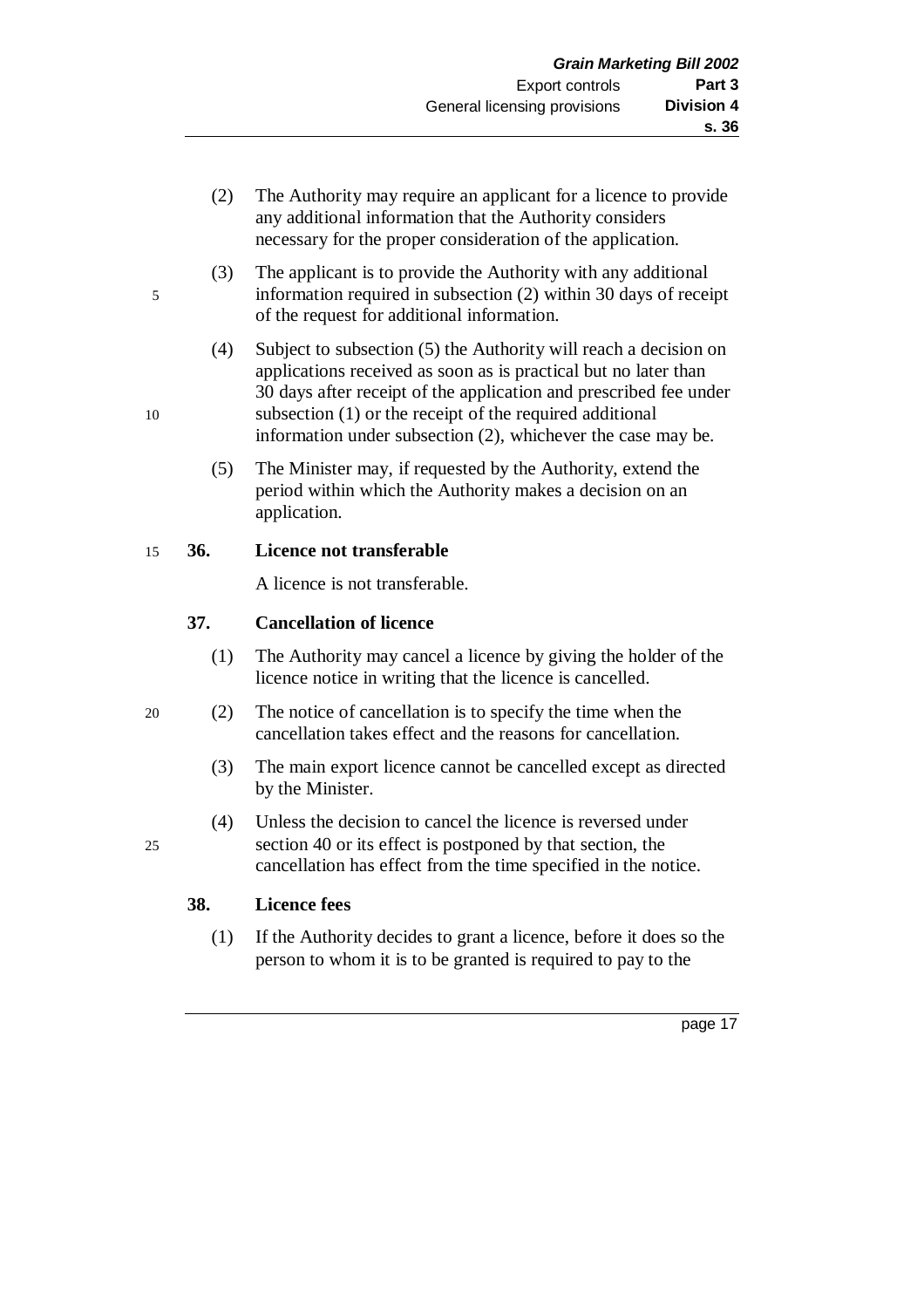Authority the fee prescribed by the regulations for the grant of the licence.

- (2) Subsection (1) does not apply to the first main export licence referred to in section 27.
- 5 (3) The holder of a licence must pay to the Authority any other relevant licence fee prescribed by the regulations.
- (4) An employee of the Department authorised in writing by the executive officer of the Authority may recover any outstanding licence fee in a court of competent jurisdiction as a debt due 10 from the holder of the licence to the State.

#### **39. Notice of decisions**

If the Authority refuses to grant a licence, the Authority is to give written notice of the decision and the reasons for it to the applicant for the licence within 14 days after the decision is 15 made.

#### **40. Appeals**

(1) In this section —

**"licence"** means a special export licence;

**"licensing decision"** means a decision of the Authority to 20 refuse to grant a licence, to cancel a licence, or to vary a condition of, or impose a new condition in respect of, a licence.

- (2) A person who is aggrieved by a licensing decision may, within 30 days after receiving notice of the decision, appeal to the 25 Minister against the decision by giving the Minister a notice of appeal in accordance with subsection (3).
	- (3) The notice of appeal is to be in writing and set out the grounds of appeal and any representations that the appellant wishes to make in support of the appeal.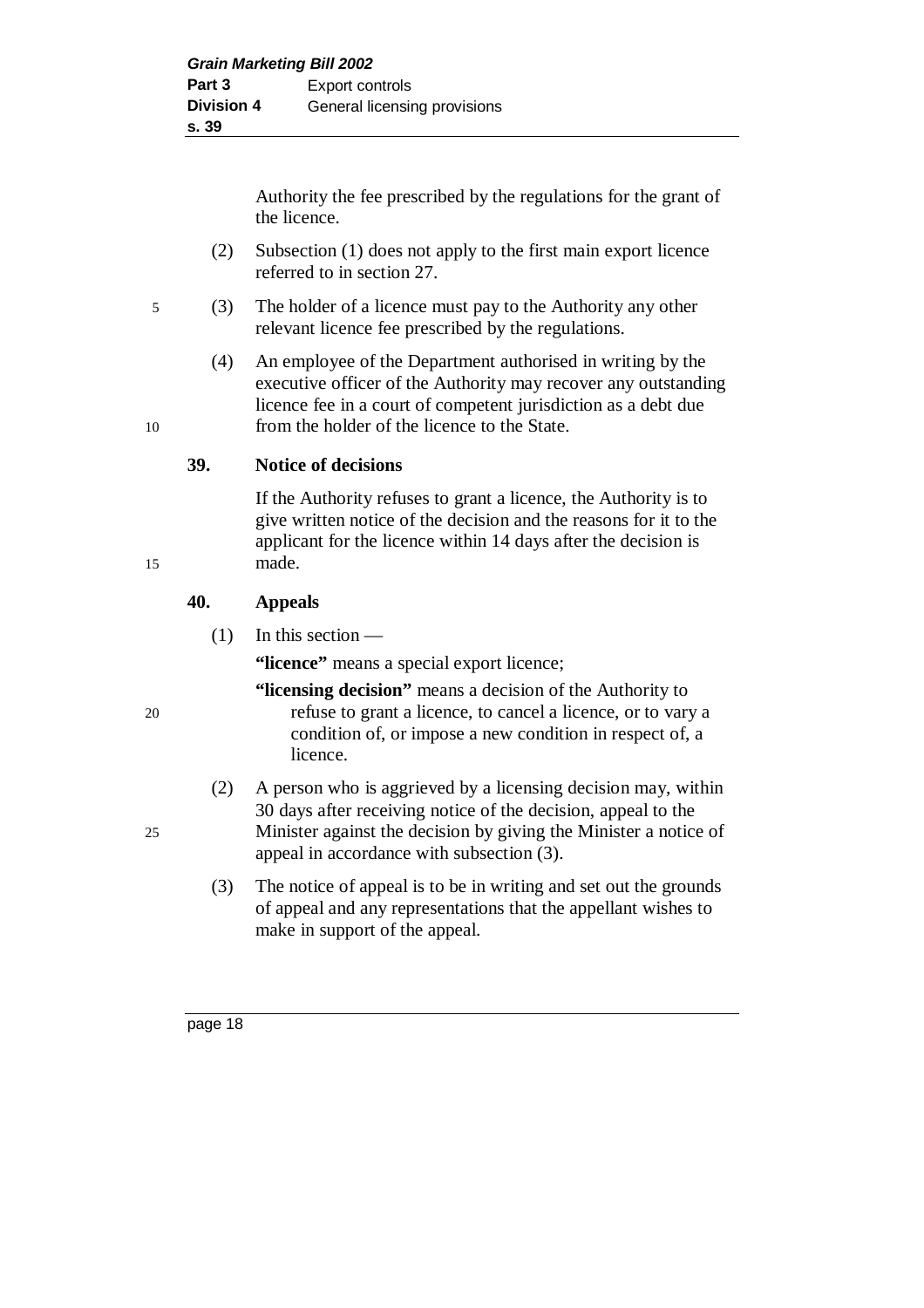- (4) If the appeal is against the cancellation of a licence, the time when the cancellation has effect is postponed until the appeal is dealt with or withdrawn, and the time specified in the notice of cancellation may be varied when dealing with the appeal.
- 5 (5) The Minister may determine the appeal by confirming, varying, or reversing the decision of the Authority.
	- (6) The Minister's determination is final and the Authority is to give effect to that determination.
- (7) The Minister shall, as far as is practical, make his determination 10 on the appeal within 30 days of having received a notice of appeal in accordance with subsection (3).
	- (8) The Minister is to cause notice of his or her determination, together with reasons for it, to be given to the appellant within 7 days after it is made.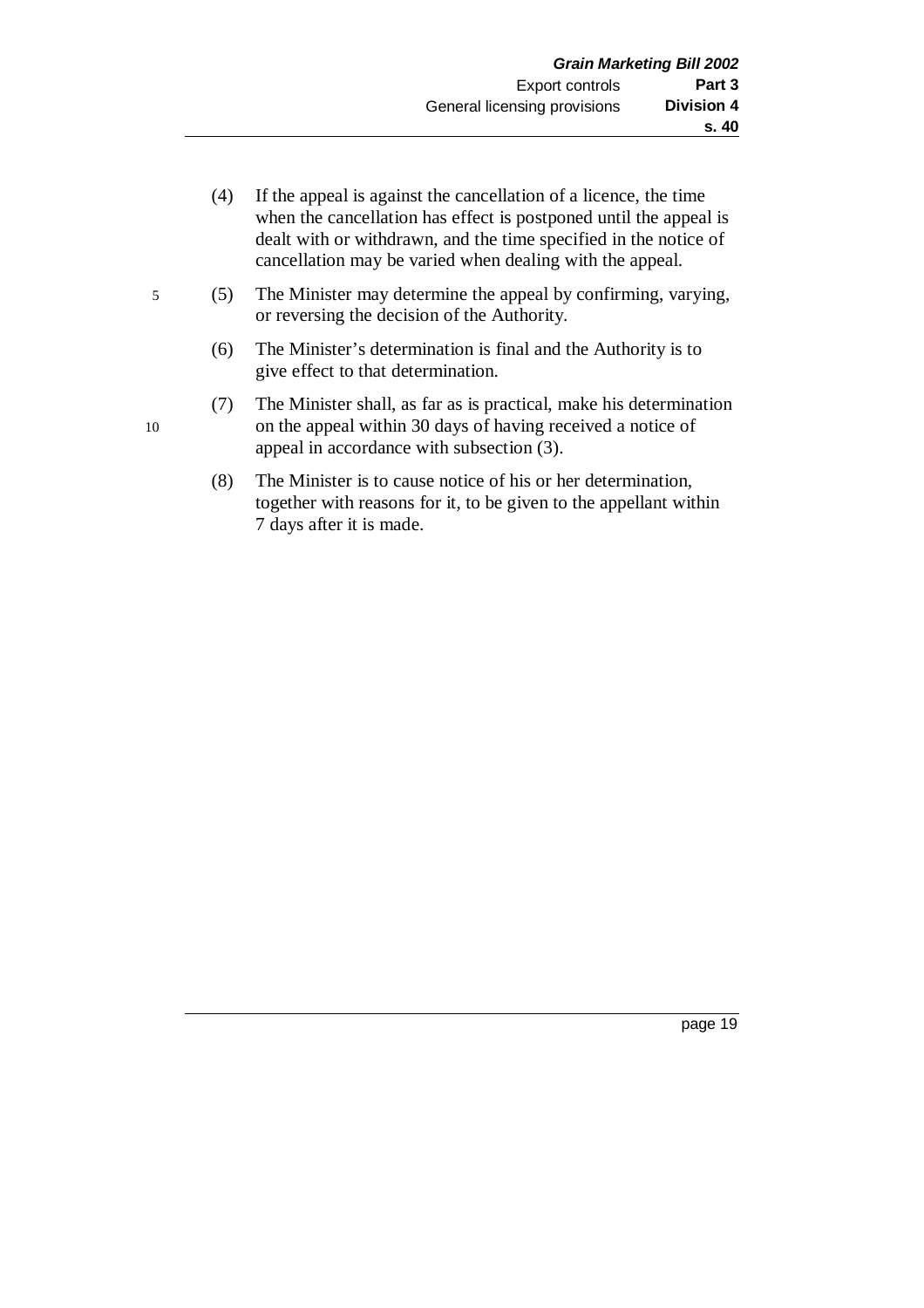**s. 41**

# **Part 4 — Miscellaneous**

#### **41. Exemption for restrictive trade practices**

For the purposes of the Commonwealth *Trade Practices Act 1974* and the Competition Code, this section authorises —

- 5 (a) the export by the main export licence holder of any prescribed grain in accordance with the main export licence; and
	- (b) anything else done by the main export licence holder
		- (i) in accordance with the main export licence; or
- 10 (ii) in connection with anything done in accordance with the main export licence.

#### **42. Publication of information about special export licences**

(1) The Authority is required to make publicly available information, as prescribed by subsection (2) or the regulations, 15 about applications that have been made for special export licences and special export licences that it has granted.

- (2) The information is to include details of —
- (a) the number of applications that have been made that relate to each prescribed grain produced in each season 20 of production;
	- (b) the total amount of each prescribed grain produced in each season of production for which a special export licence was sought; and
- (c) the total amount of each prescribed grain produced in 25 each season of production for which a special export licence was granted.

# **43. Evidence**

(1) In proceedings for an offence against this Act, unless the court orders otherwise or this subsection does not apply because of 30 subsection (2), a certificate purporting to be signed by the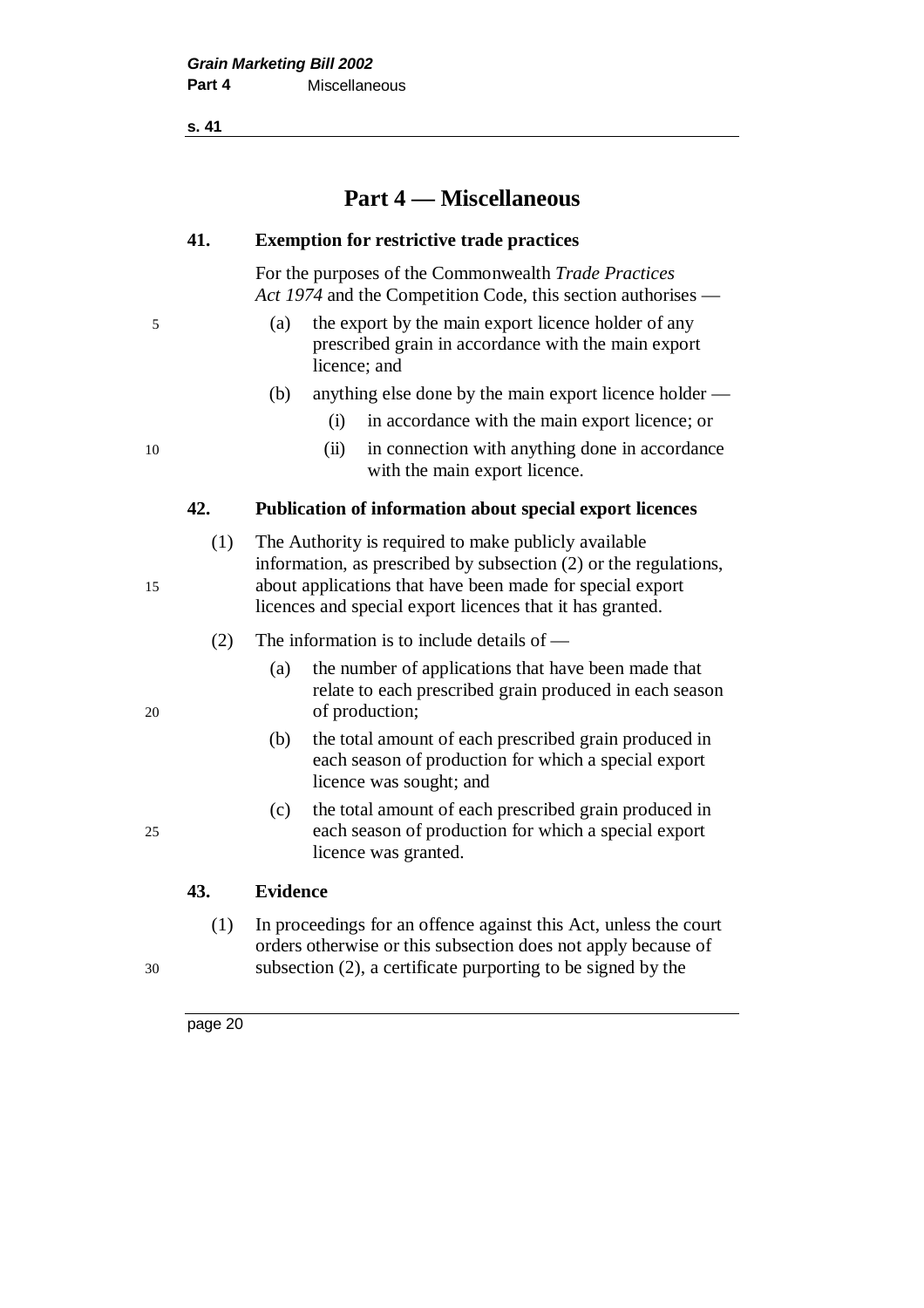|    |     | Chairman containing a statement described in subsection (3) is,<br>without proof of the signature of the person appearing to have<br>signed the certificate or of the appointment of the person as the<br>Chairman, evidence of any fact stated in the certificate. |  |
|----|-----|---------------------------------------------------------------------------------------------------------------------------------------------------------------------------------------------------------------------------------------------------------------------|--|
| 5  | (2) | Subsection (1) does not apply to the use of a certificate as<br>evidence of a particular fact unless —                                                                                                                                                              |  |
| 10 |     | at least 28 days before the day on which the certificate is<br>(a)<br>sought to be used as evidence, the defendant has been<br>served with notice of intention to give evidence of that<br>fact by a certificate under this section; and                            |  |
|    |     | (b)<br>the defendant has not, at least 14 days before the day on<br>which the certificate is sought to be used as evidence,<br>given notice in writing requiring that the Chairman<br>attend as a witness.                                                          |  |
| 15 | (3) | The certificate may contain a statement —                                                                                                                                                                                                                           |  |
|    |     | (a)<br>that a person is or was, or is not or was not, the main<br>export licence holder;                                                                                                                                                                            |  |
| 20 |     | (b)<br>that a person is or was, or is not or was not, authorised<br>by a licence under this Act to do anything specified in<br>the certificate;                                                                                                                     |  |
|    |     | (c)<br>that a licence specified in the certificate is or was, or is<br>not or was not, in effect;                                                                                                                                                                   |  |
| 25 |     | (d)<br>that a special export licence specified in the certificate is<br>or was, or is not or was not, subject to any condition<br>specified in the certificate;                                                                                                     |  |
|    |     | that anything referred to in any of paragraphs (a) to (d)<br>(e)<br>that is specified in the certificate applied on or during<br>the day or days or period specified in the certificate;                                                                            |  |
| 30 |     | (f)<br>that a licence specified in the certificate was cancelled<br>on a day specified in the certificate.                                                                                                                                                          |  |
|    |     |                                                                                                                                                                                                                                                                     |  |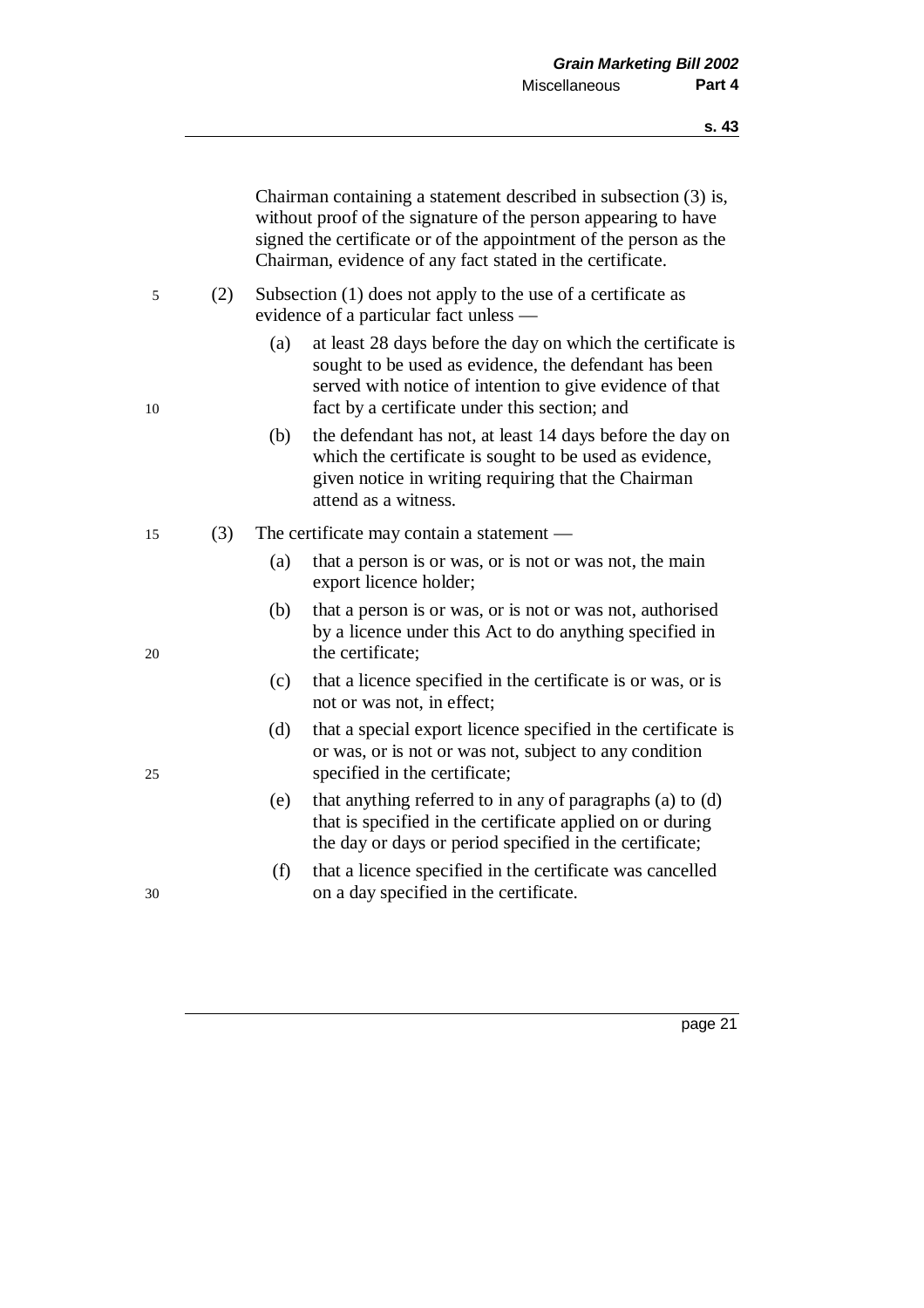**s. 44**

## **44. Regulations**

- (1) The Governor may make regulations prescribing all matters that are required or permitted by this Act to be prescribed, or are necessary or convenient to be prescribed for giving effect to the 5 purposes of this Act.
	- (2) Without limiting subsection (1), regulations may be made prescribing the procedures governing meetings of the Authority.
	- (3) If an effect of a regulation would be that  $-$
- (a) something becomes a prescribed grain that would not 10 have been a prescribed grain had the regulation not come into effect; or
	- (b) something that is a prescribed grain would cease to be a prescribed grain when the regulation comes into effect,

the regulations have to ensure that the effect described in 15 paragraph (a) or (b) does not occur until a period of at least 6 months commencing on the day on which the regulation was published in the *Gazette* has passed.

#### **45. Repeal**

The *Grain Marketing Act 1975* is repealed.

#### 20 **46. Transitional and saving provisions**

The transitional and saving provisions in Schedule 1 have effect.

#### **47. Consequential amendments**

The Acts specified in Schedule 2 are amended as set out in that Schedule.

#### 25 **48. Review of Act**

- (1) The Minister is to carry out a review of the operation and effectiveness of this Act and in the course of that review the Minister is to consider and have regard to —
	- (a) the effectiveness of the operations of the Authority;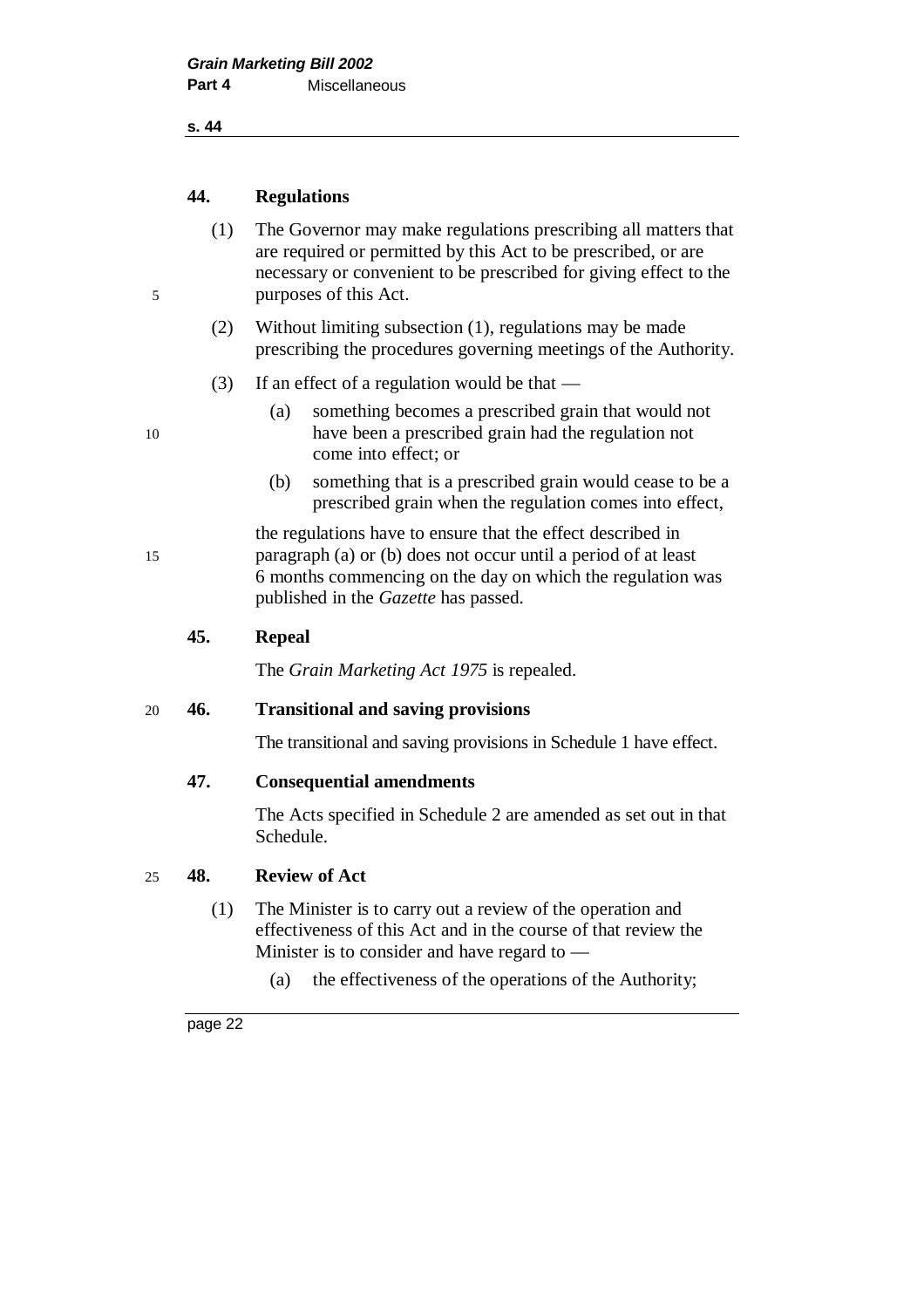- (b) the need for the continuation of the functions of the Authority; and
- (c) any other matters that appear to the Minister to be relevant to the operation and effectiveness of this Act.
- 5 (2) The review is to be carried out as soon as is practicable after
	- (a) the expiration of 5 years from the commencement of this Act; or
	- (b) in the Minister's opinion, a material change occurs in the ownership or control of —
- 10 (i) Grain Pool Pty Ltd; or
	- (ii) Co-operative Bulk Handling Limited, a company incorporated under the *Companies Act 1893*, and deemed to be registered under the *Companies (Co-operative) Act 1943*,
- 15 whichever occurs first.
	- (3) The Minister is to prepare a report based on the review and, as soon as is practicable after the report is prepared, cause it to be laid before each House of Parliament.

#### **49. Expiry of Act**

- 20 (1) If the Minister makes an order under subsection (2), this Act, other than subsections  $(4)$ ,  $(5)$ , and  $(6)$ , expires on the day specified as the expiry day in that order.
	- (2) The Minister may, by an order published in the *Gazette*, specify as the expiry day a day that is —
- 25 (a) not before the order is published in the *Gazette* and not before the Commonwealth has passed legislation to make a relevant Commonwealth legislative change; and
- (b) as soon as practicable after the 30 April next following the day on which a relevant Commonwealth legislative 30 change comes into effect.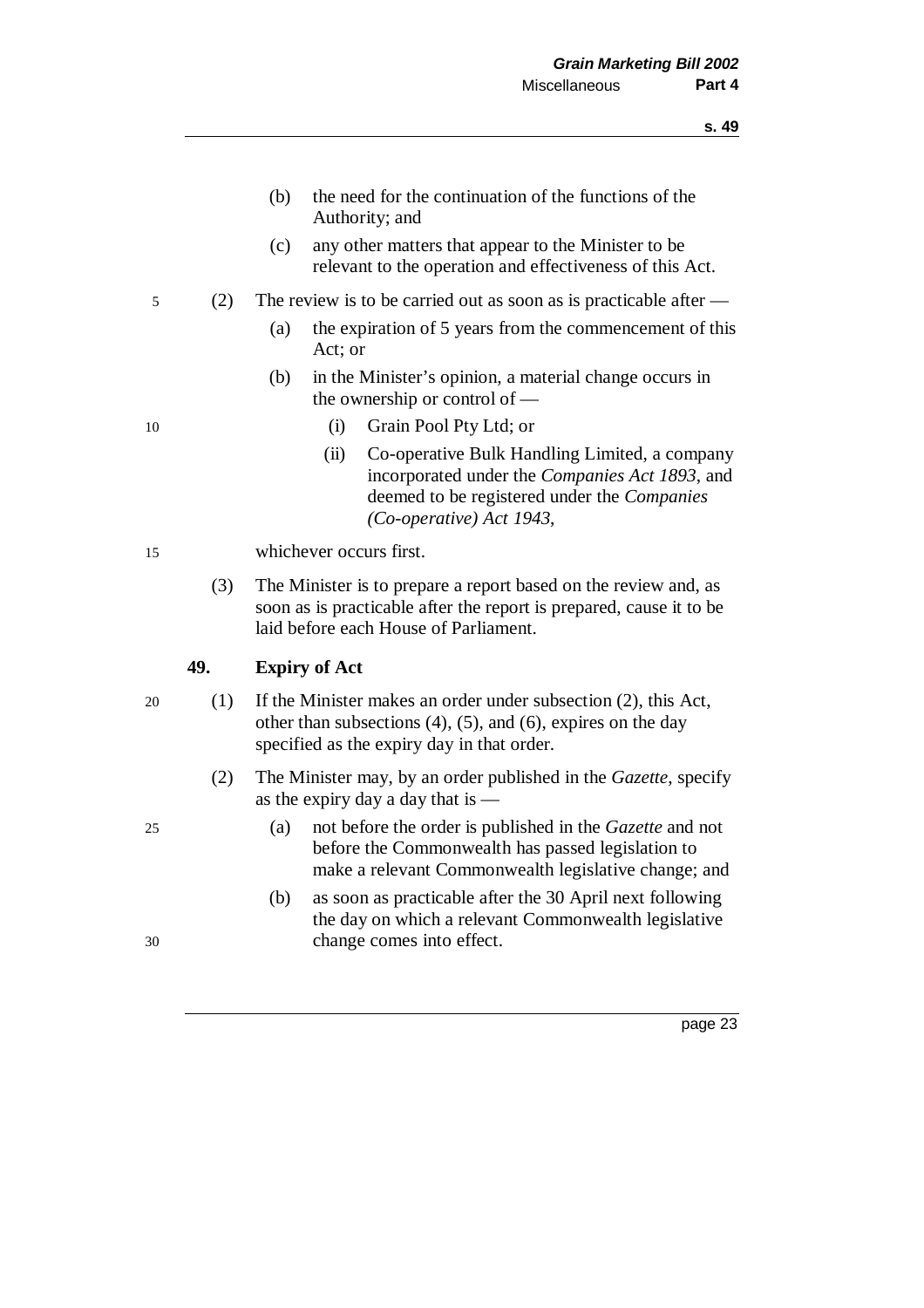#### **s. 49**

(3) In subsection  $(2)$  —

**"relevant Commonwealth legislative change"** means a change to Commonwealth legislation as a result of which there cease to be restrictions under Commonwealth legislation on 5 the export of wheat, whether under the Commonwealth *Wheat Marketing Act 1989* or another Commonwealth Act imposing similar restrictions.

- (4) The Governor may make regulations amending any written law or making any other provision as is necessary or convenient for 10 dealing with a matter that needs to be dealt with in connection with the expiry of other provisions of this Act.
	- (5) Regulations made under this section may be expressed to have effect before the day on which they are published in the *Gazette*.

(6) To the extent that a regulation made under this section is 15 expressed to have effect before the day of its publication in the *Gazette*, it does not —

- (a) affect, in a manner prejudicial to any person (other than the State), the rights of that person existing before the day of its publication; or
- 20 (b) impose liabilities on any person (other than the State) in respect of anything done or omitted to be done before the day of its publication.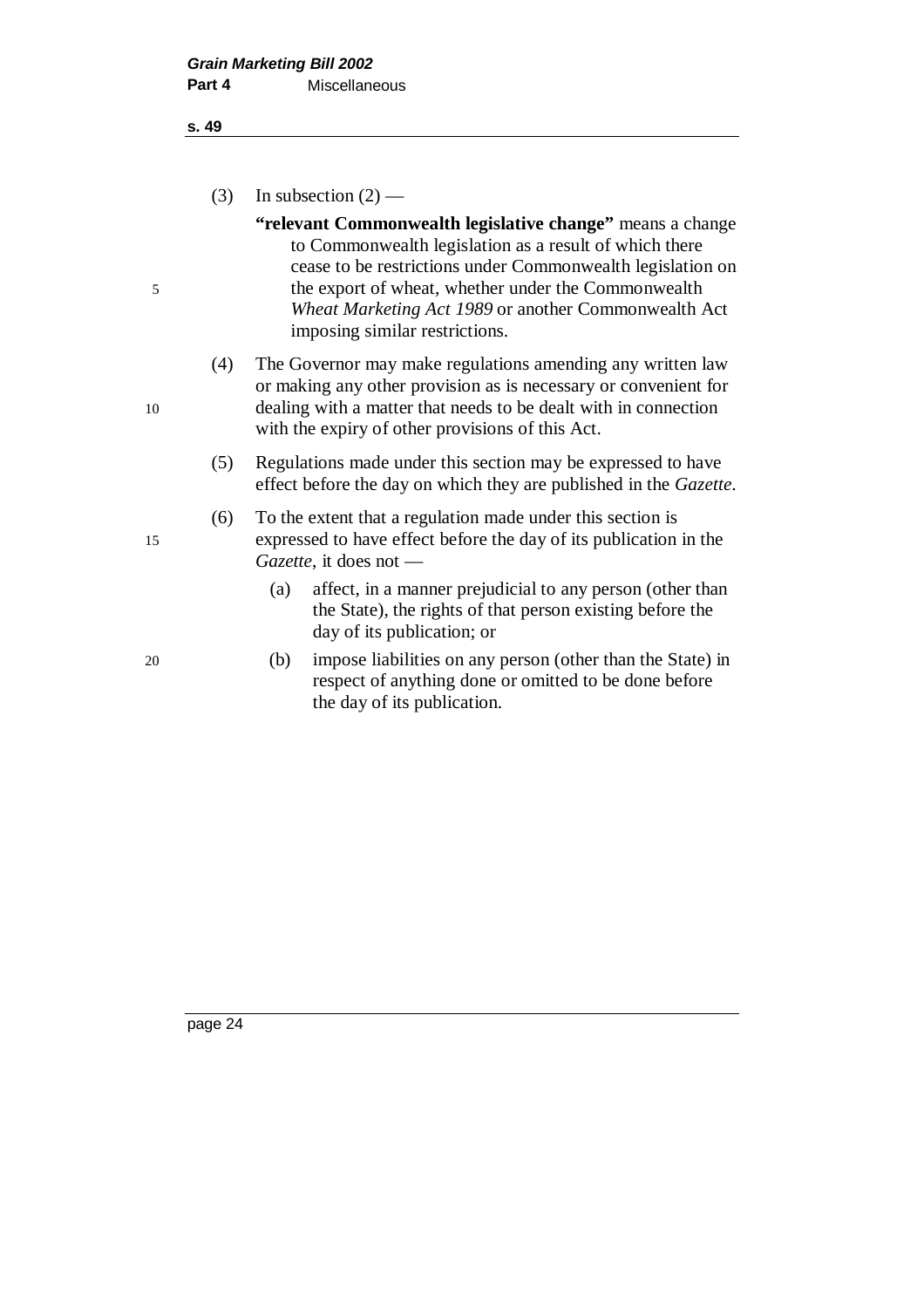|    | 1.               | <b>Meanings of terms used in this Schedule</b>                                                                                                                                               |
|----|------------------|----------------------------------------------------------------------------------------------------------------------------------------------------------------------------------------------|
|    |                  | In this Schedule, unless the contrary intention appears —                                                                                                                                    |
| 5  |                  | "assets" means property of any kind whether tangible or intangible,<br>real or personal, and without limiting that meaning includes -                                                        |
|    |                  | any chose in action;<br>(a)                                                                                                                                                                  |
|    |                  | goodwill; and<br>(b)                                                                                                                                                                         |
|    |                  | any right, interest, or claim of any kind,<br>(c)                                                                                                                                            |
| 10 |                  | whether arising from, accruing under, created or evidenced by or<br>the subject of, an instrument or otherwise and whether liquidated<br>or unliquidated, actual, contingent or prospective; |
|    |                  | "commencement day" means the day on which this Act comes into<br>operation;                                                                                                                  |
| 15 |                  | "GPWA" means The Grain Pool of W.A. established under the<br>repealed Act;                                                                                                                   |
|    |                  | "liability" means any liability, duty or obligation —                                                                                                                                        |
|    |                  | whether actual, contingent or prospective, liquidated or<br>(a)<br>unliquidated; or                                                                                                          |
| 20 |                  | whether owned alone or jointly, or jointly and severally<br>(b)<br>with any other person;                                                                                                    |
|    |                  | "repealed Act" means the Act repealed by section 45;                                                                                                                                         |
|    |                  | "right" means any right, power, privilege or immunity whether<br>actual, contingent or prospective.                                                                                          |
| 25 | $\overline{2}$ . | <b>Interpretation Act to apply</b>                                                                                                                                                           |
|    |                  | This Schedule does not limit the operation of the Interpretation<br>Act 1984.                                                                                                                |

# **Schedule 1 — Transitional and savings provisions**

[s. 46]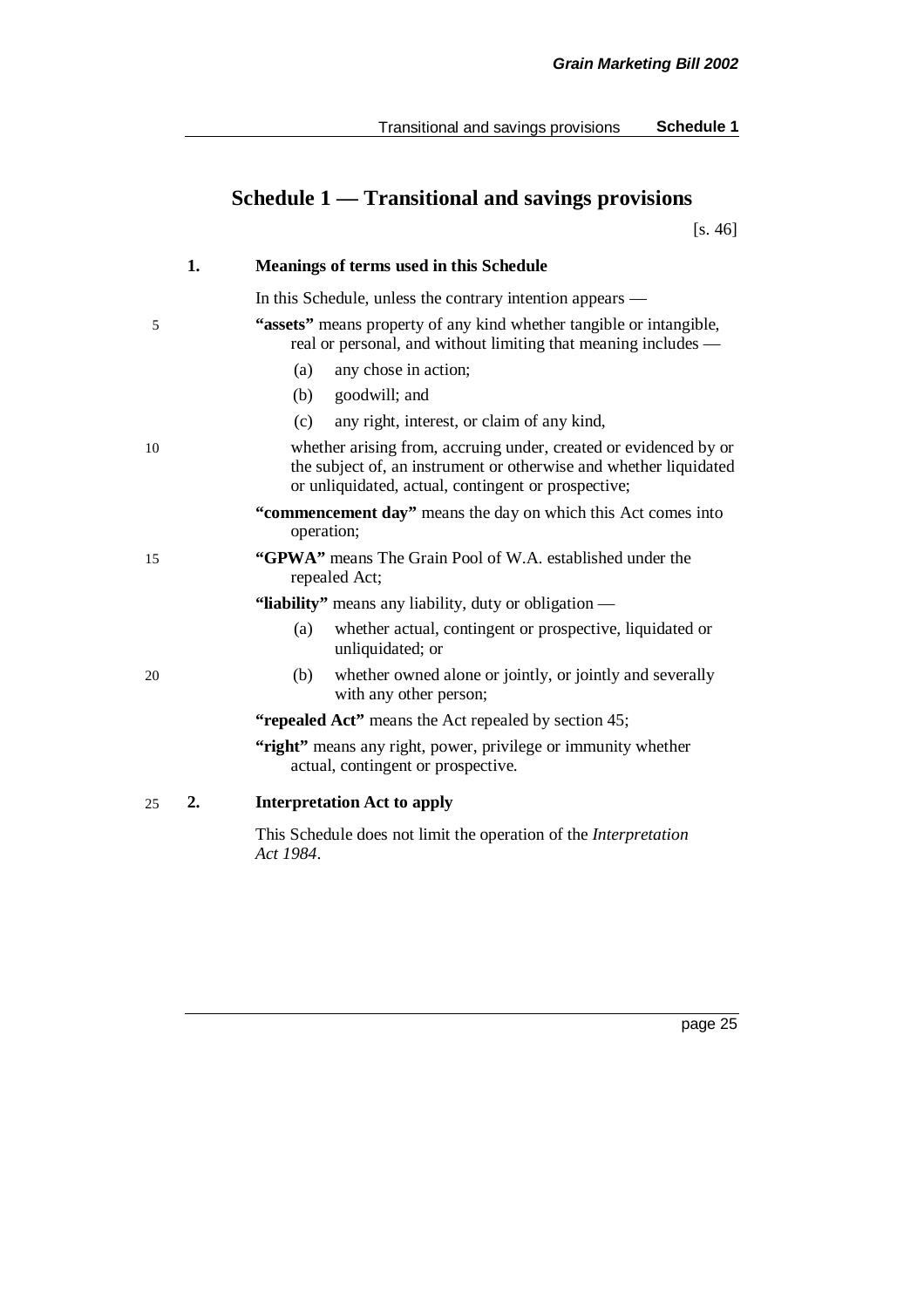# **Grain Marketing Bill 2002**

| Schedule 1 | Transitional and savings provisions |  |  |
|------------|-------------------------------------|--|--|
|------------|-------------------------------------|--|--|

|    | 3.  | <b>GPWA</b> continued for certain purposes                                                                                                                                                                                                                                                                                                                        |
|----|-----|-------------------------------------------------------------------------------------------------------------------------------------------------------------------------------------------------------------------------------------------------------------------------------------------------------------------------------------------------------------------|
|    | (1) | Despite the repeal effected by section 45, GPWA continues in<br>existence for the purposes of —                                                                                                                                                                                                                                                                   |
| 5  |     | reporting under the Financial Administration and Audit<br>(a)<br>Act 1985 section 66 for any financial year for which a report<br>has yet to be submitted;                                                                                                                                                                                                        |
|    |     | performing any function under clause 5; and<br>(b)                                                                                                                                                                                                                                                                                                                |
|    |     | (c)<br>winding up its affairs relating to taxation.                                                                                                                                                                                                                                                                                                               |
|    | (2) | Despite the provisions of the repealed Act relating to GPWA -                                                                                                                                                                                                                                                                                                     |
| 10 |     | (a)<br>the former Directors of the governing body of GPWA<br>immediately before the commencement day cease to hold<br>office on that day; and                                                                                                                                                                                                                     |
| 15 |     | GPWA as continued by this clause is to be governed by the<br>(b)<br>person who is, or is appointed by, the chairman of the<br>managing body of Grain Pool Pty Ltd instead of the former<br>governing body, and that person is to be the accountable<br>authority, within the meaning in the Financial Administration<br>and Audit Act 1985, of GPWA as continued. |
| 20 | (3) | GPWA as continued under this clause has the powers that are<br>necessary or convenient for the purposes for which it continues in<br>existence.                                                                                                                                                                                                                   |
|    | (4) | Grain Pool Pty Ltd is to provide the clerical or other assistance that<br>GPWA reasonably requires for performing the functions described in<br>this clause.                                                                                                                                                                                                      |
| 25 | 4.  | Devolution of assets, liabilities etc.                                                                                                                                                                                                                                                                                                                            |
|    | (1) | On the commencement day, by force of this clause —                                                                                                                                                                                                                                                                                                                |
|    |     | the assets of GPWA immediately before the commencement<br>(a)<br>day, other than any share held by GPWA in Grain Pool<br>Pty Ltd, become assets of Grain Pool Pty Ltd;                                                                                                                                                                                            |
| 30 |     | (b)<br>the liabilities of GPWA immediately before the<br>commencement day become the liabilities of Grain Pool Pty<br>Ltd; and                                                                                                                                                                                                                                    |
|    |     | (c)<br>any trust upon which GPWA held assets immediately before<br>the commencement day and any other restriction as to the                                                                                                                                                                                                                                       |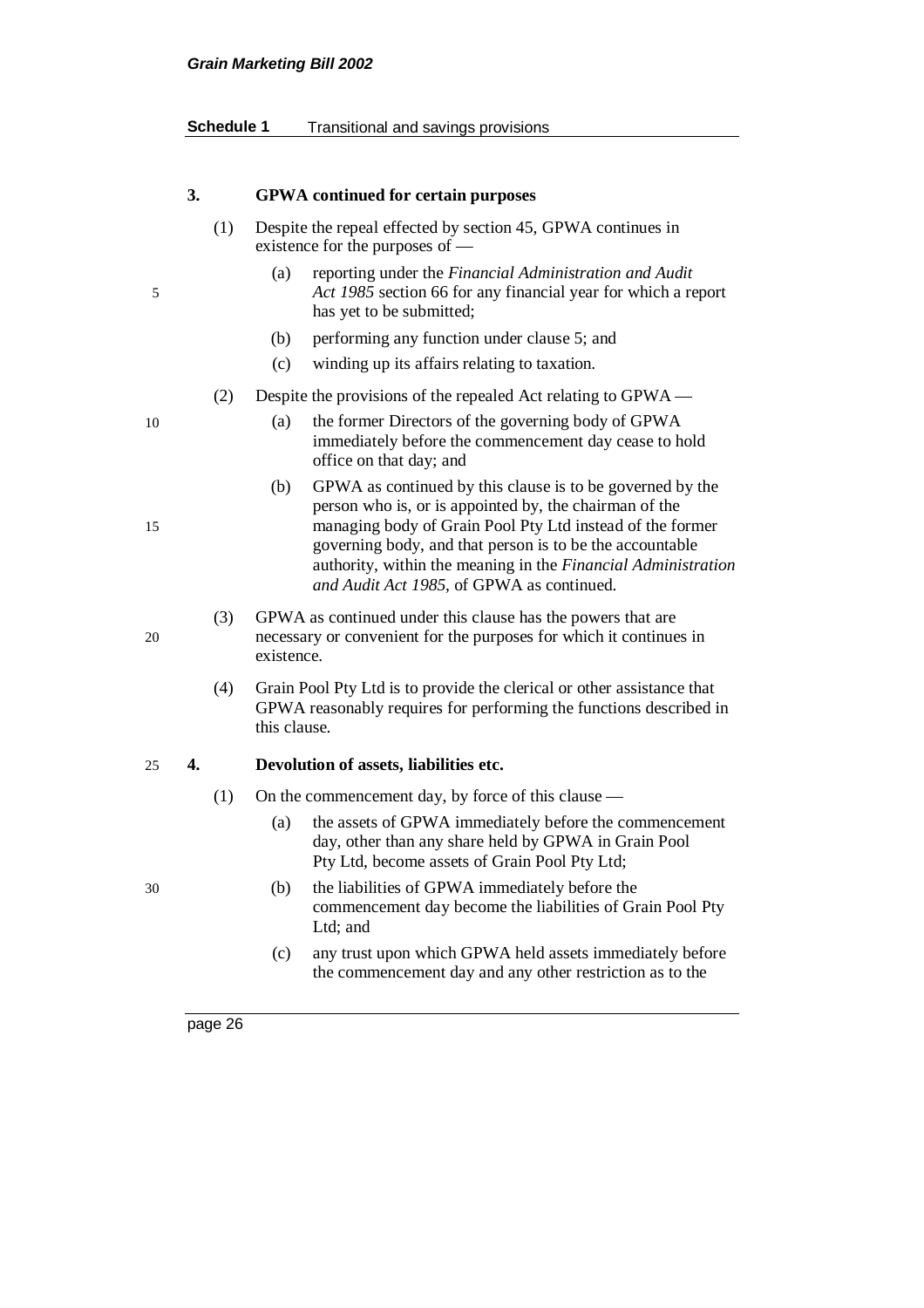purposes to which assets held by GPWA immediately before the commencement day could be applied is extinguished.

- (2) Any proceedings or remedy that immediately before the commencement day might have been brought or continued by or 5 available against or to GPWA, may, on or after that day, be brought or continued and are available, by or against or to Grain Pool Pty Ltd.
- (3) Any act, matter or thing done or omitted to be done before the commencement by, to, or in respect of, GPWA (to the extent that that act, matter or thing has any force or effect) is to be taken to have been 10 done or omitted by, to, or in respect of, Grain Pool Pty Ltd.
	- (4) Anything lawfully commenced by GPWA may, so far as it is not contrary to this Act, be carried on and completed by Grain Pool Pty Ltd.
- (5) Grain Pool Pty Ltd is to take delivery of all papers, documents, 15 minutes, books of account and other records (however compiled, recorded or stored) relating to the operations of GPWA.

#### **5. Shares in Grain Pool Pty Ltd**

- (1) On the commencement day, shares in Grain Pool Pty Ltd are to be issued to GPWA in consideration of the effect of clause 4.
- 20 (2) GPWA is required to transfer to CBH all shares that it holds in Grain Pool Pty Ltd and that transfer is required to be made on the day after the day on which shares are issued to GPWA under subclause (1).
	- (3) In this clause —
- **"CBH"** means Co-operative Bulk Handling Limited, a company 25 incorporated under the *Companies Act 1893*, and deemed to be registered under the *Companies (Co-operative) Act 1943*.

#### **6. Agreements and instruments**

Any agreement or instrument subsisting immediately before the commencement day —

30 (a) to which GPWA is a party; or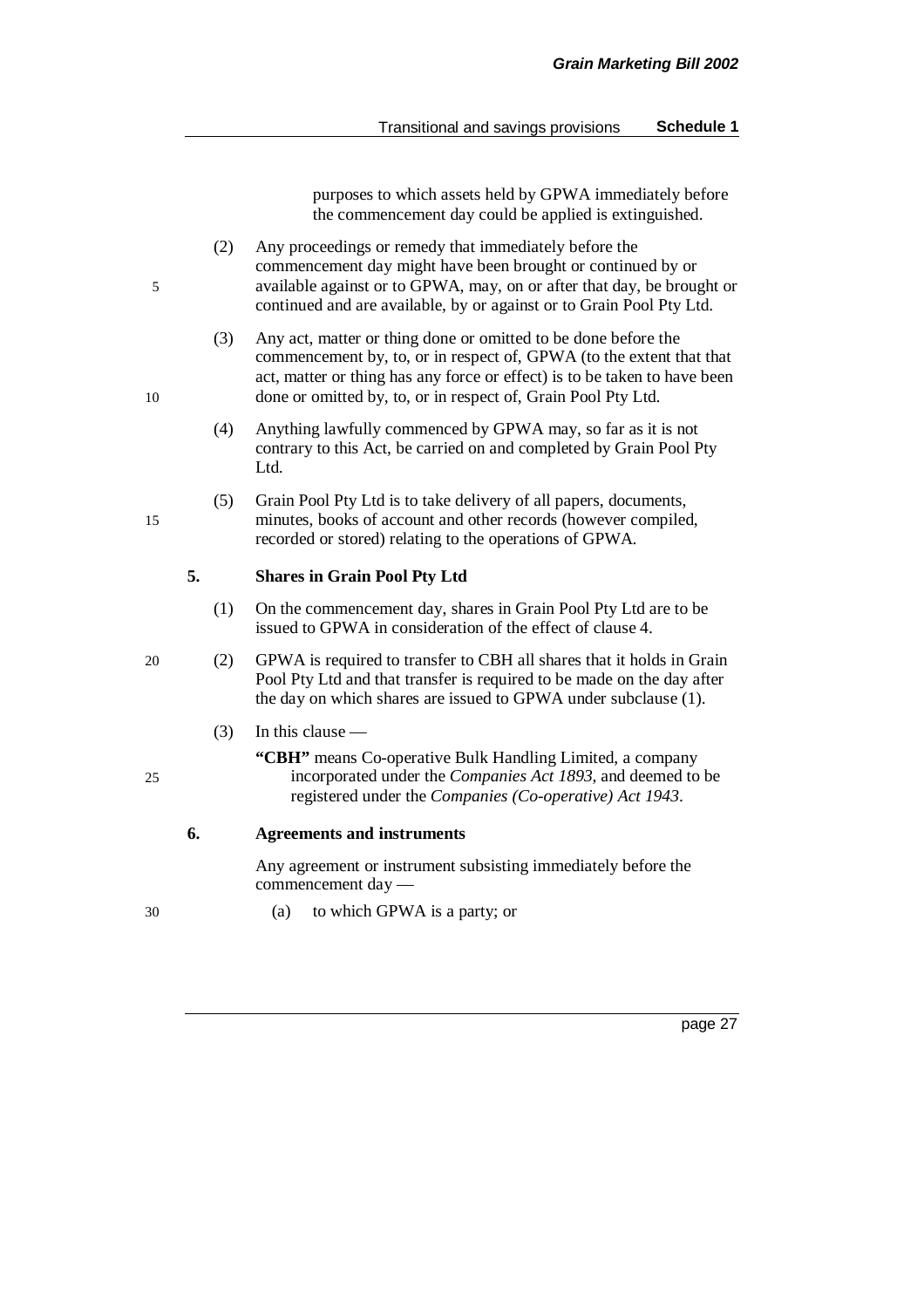#### **Schedule 1** Transitional and savings provisions

(b) which contains a reference to GPWA,

has effect after the commencement day as if —

- (c) Grain Pool Pty Ltd were substituted for GPWA as a party to the agreement or instrument; and
- 5 (d) any reference in the agreement or instrument to GPWA were (unless the context otherwise requires) amended to be or include a reference to Grain Pool Pty Ltd.

#### **7. References to GPWA in written law**

A reference to GPWA in an enactment in force immediately before 10 the commencement day may, where the context so requires, be read as if it had been amended to be a reference to Grain Pool Pty Ltd.

#### **8. Staff**

- (1) A person who was an employee of GPWA immediately before the commencement day becomes, on the commencement day, an 15 employee of Grain Pool Pty Ltd.
- (2) Except as otherwise agreed by a person referred to in subclause (1), the remuneration, existing or accrued rights, rights under a superannuation scheme or terms, conditions or continuity of service of the person are not affected, prejudiced or interrupted by the operation 20 of that subclause.
	- (3) A person who, under subclause (1), becomes an employee of Grain Pool Pty Ltd is not entitled to any payment or other benefit because of the termination of the person's employment by GPWA.

#### **9. Final report**

- 25 (1) If the commencement day is not immediately after the end of a financial year of GPWA, the *Financial Administration and Audit Act 1985* section 70A applies in relation to GPWA, and for the purposes of performing reporting functions under that section, the person referred to in clause 3(2)(b) is to be taken to have been 30 appointed by the Treasurer as the reporting officer.
	- (2) Grain Pool Pty Ltd is to provide the clerical or other assistance that the reporting officer reasonably requires for performing the functions referred to in subclause (1).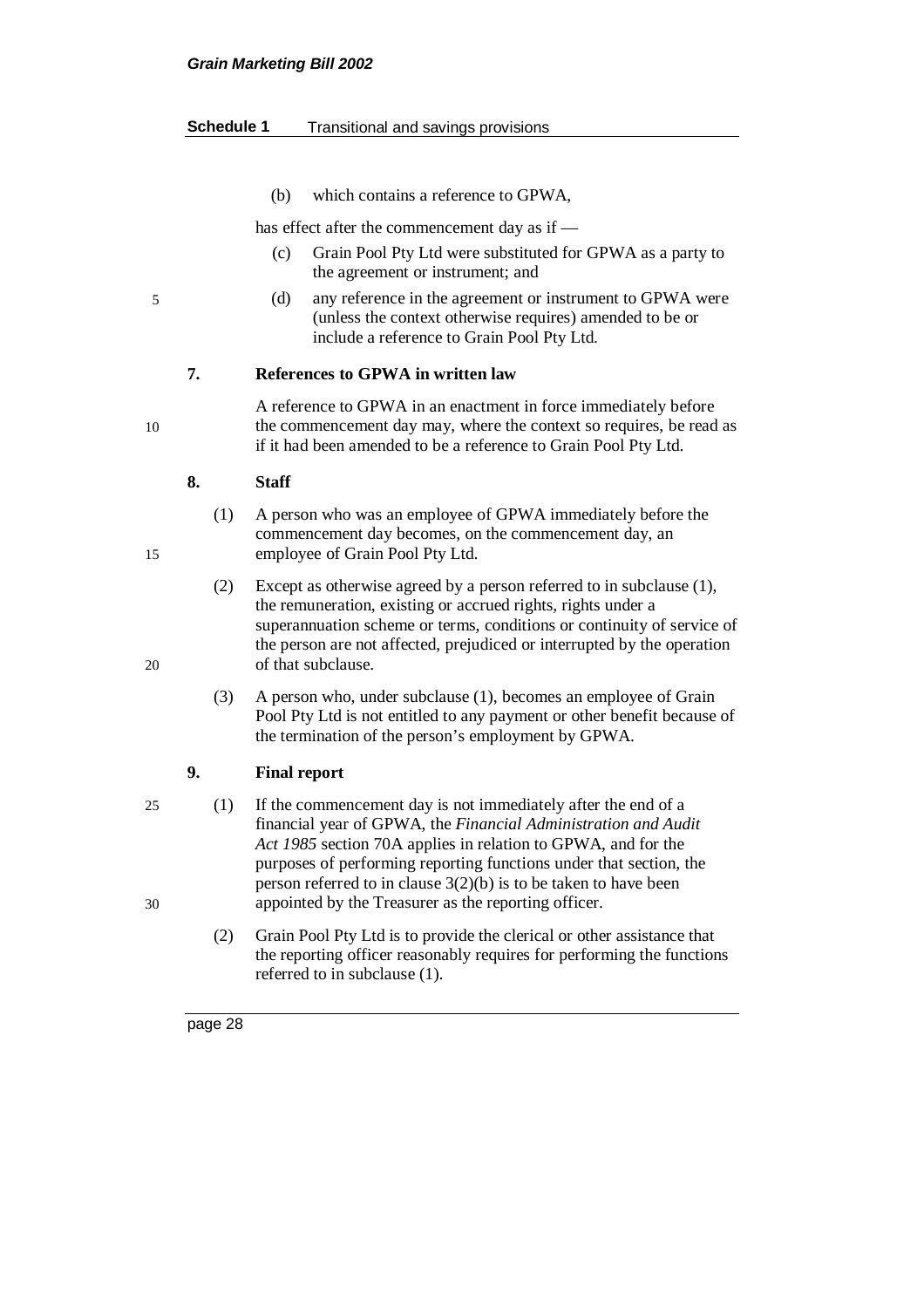#### **10. Immunity continues**

Despite the repeal effected by section 45, where GPWA had the benefit of any immunity in respect of an act, matter or thing done or omitted before commencement day, that immunity continues in that 5 respect for the benefit of Grain Pool Pty Ltd.

#### **11. Exemption from State tax**

- (1) State tax is not payable in relation to
	- (a) anything that occurs by operation of this Schedule; or
- (b) anything done (including a transaction entered into or an 10 instrument or document of any kind made, executed, lodged or given) under this Schedule, or to give effect to this Schedule, or for a purpose connected with or arising out of, giving effect to this Schedule.
	- (2) In this clause —
- 15 **"State tax"** includes stamp duty chargeable under the *Stamp Act 1921* and any other tax, duty, fee, levy or charge, under a law of the State.

#### **12. Registration of documents**

The Registrar of Titles is to take notice of the provisions of this 20 Schedule and is empowered to record and register in the appropriate manner the necessary documents, and otherwise to give effect to this Schedule.

#### **13. Saving**

The operation of any provision of this Schedule is not to be 25 regarded —

- (a) as a breach of contract or confidence or otherwise as a civil wrong;
- (b) as a breach of any contractual provision prohibiting, restricting or regulating the assignment or transfer of assets, 30 rights or liabilities of the disclosure of information;
	- (c) as giving rise to any remedy by a party to an instrument or as causing or permitting the termination of any instrument,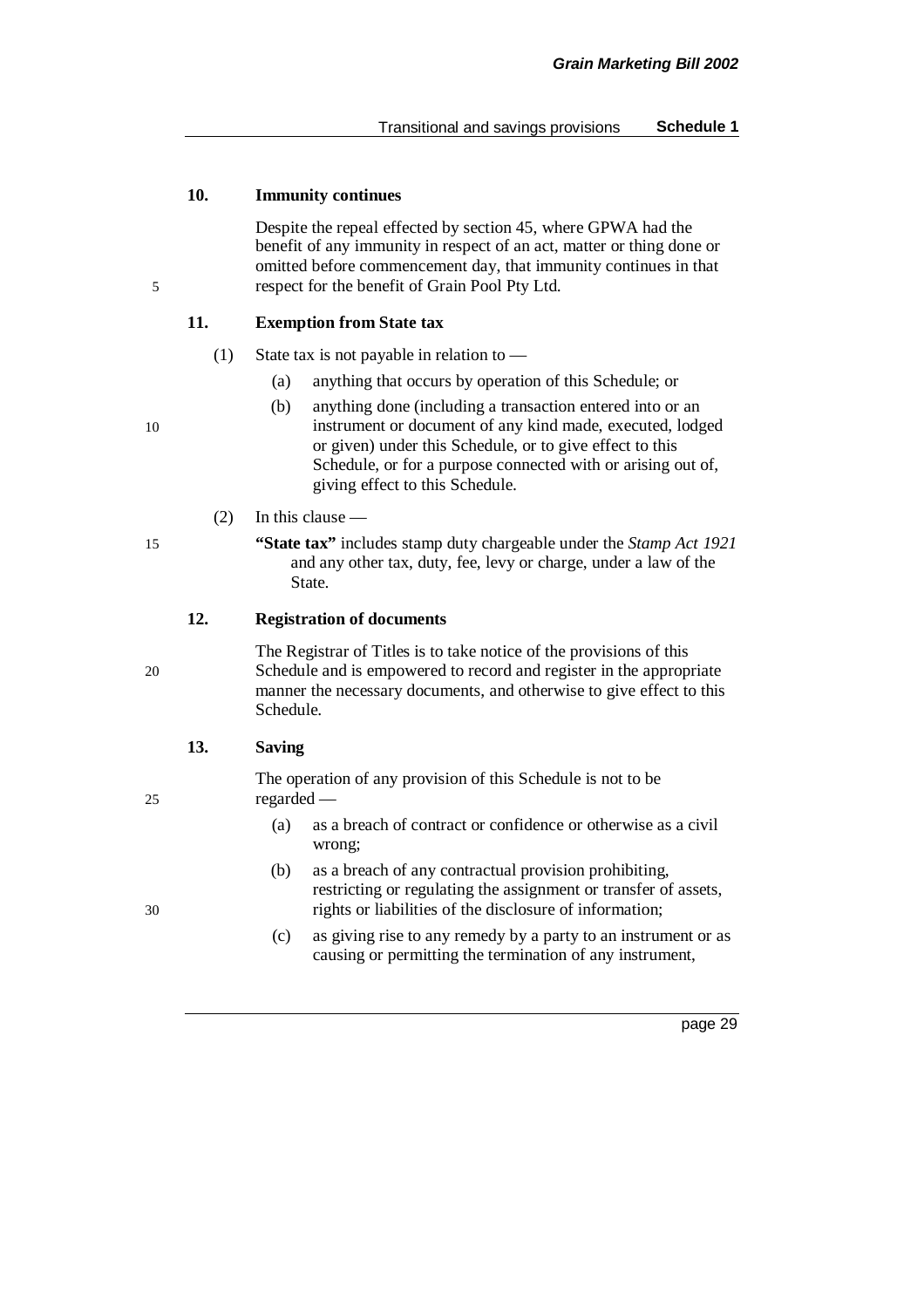#### **Grain Marketing Bill 2002**

#### **Schedule 1** Transitional and savings provisions

because of a change in the beneficial or legal ownership of any asset, right or liability;

- (d) as causing any contract or instrument to be void or otherwise unenforceable; or
- 5 (e) as releasing or allowing the release of any surety.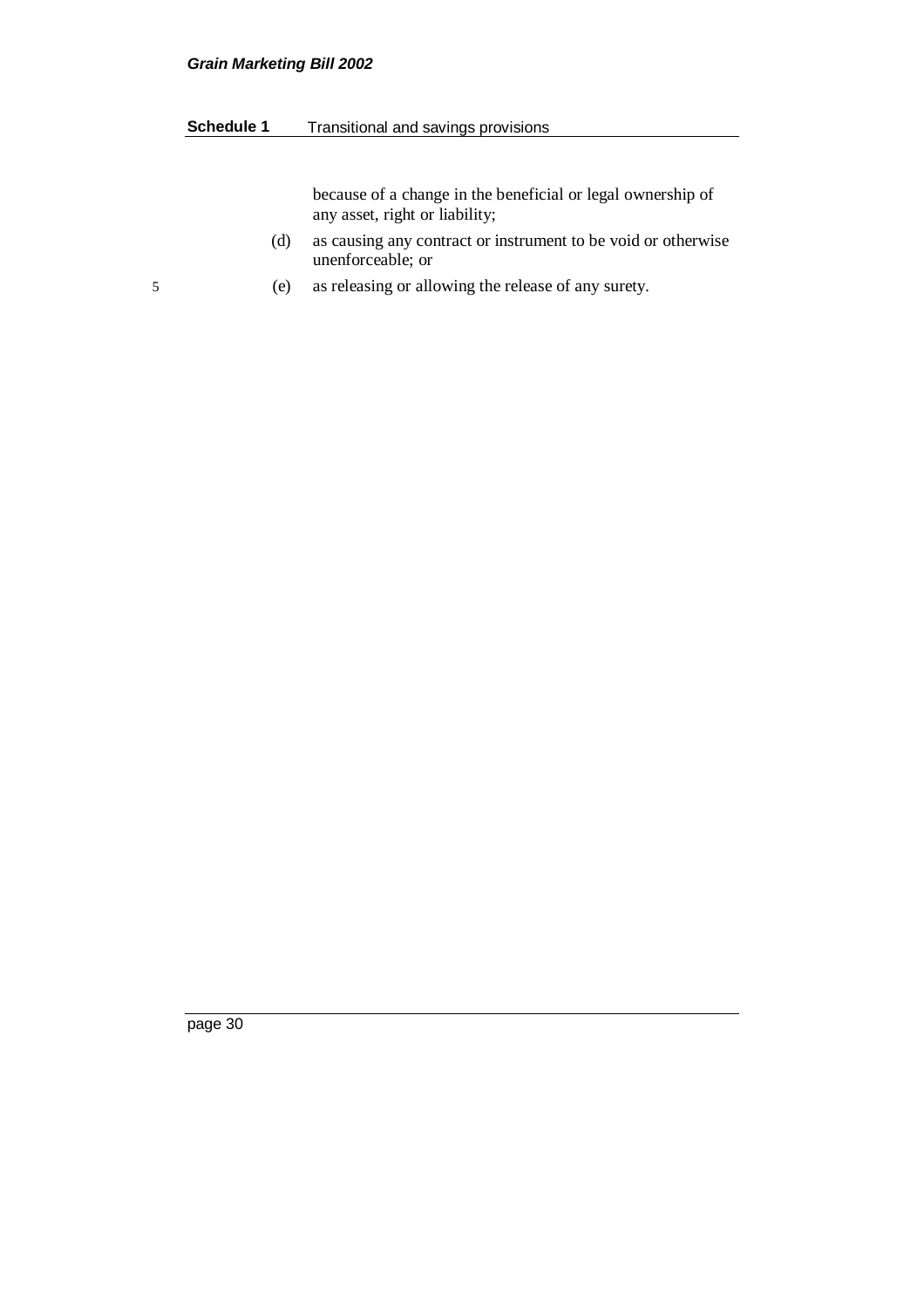# **Schedule 2 — Consequential amendments to other Acts**

[s. 47]

#### **1.** *Bulk Handling Act 1967*

- (1) Section 5 is amended, in the definition of "marketing authority", by 5 deleting "The Grain Pool of W.A.,".
	- (2) If section 8 has not been repealed before this subclause commences, section 8(2) is amended by deleting "a Trustee of the Grain Pool of Western Australia or a member of any other" and inserting instead —

" a member of a ".

#### 10 **2.** *Bulk Handling Repeal Act 2000*

"

If section 14 has not come into operation before this subclause commences, that section is repealed.

#### **3.** *Constitution Acts Amendment Act 1899*

Schedule V Part 3 is amended as follows:

- 15 (a) by deleting the item relating to the Board of Directors of the Grain Pool of W.A.;
	- (b) by inserting after the item relating to the Government Employees Superannuation Board the following item —
- 20 The Grain Licensing Authority appointed under the *Grain Marketing Act 2002*.

".

#### **4.** *Financial Administration and Audit Act 1985*

Schedule 1 is amended by deleting "The Grain Pool of W.A.".

#### 25 **5.** *Statutory Corporations (Liability of Directors) Act 1996*

Schedule 1 is amended by deleting the item relating to the Grain Pool of W.A..